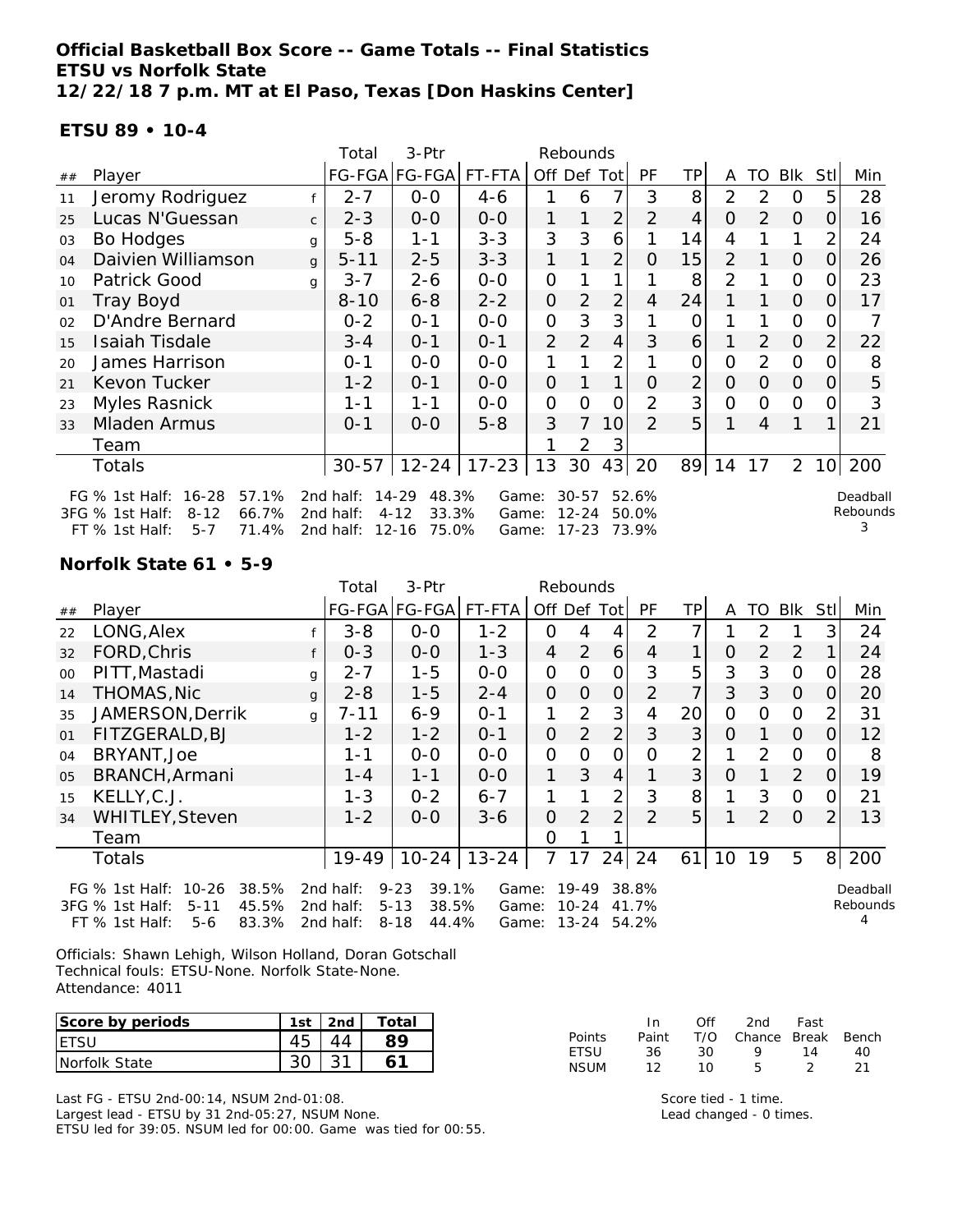# **ETSU vs Norfolk State 12/22/18 7 p.m. MT at El Paso, Texas [Don Haskins Center] 1st PERIOD Play-by-Play (Page 1)**

| 19:42<br>REBOUND (OFF) by Jeromy Rodriguez<br>12:44<br>$12 - 23$<br>V <sub>11</sub><br>GOOD! 3 PTR by JAMERSON, Derrik<br>19:29<br>MISSED JUMPER by Lucas N'Guessan<br>ASSIST by BRYANT, Joe<br>12:44<br>19:29<br>REBOUND (OFF) by Bo Hodges<br>12:23<br>TURNOVR by Patrick Good<br>19:26<br>$0 - 2$<br>V <sub>2</sub><br>GOOD! TIP-IN by Bo Hodges [PNT]<br>12:20<br>STEAL by LONG, Alex<br>19:03<br>$2 - 2$<br>GOOD! JUMPER by LONG, Alex [PNT]<br>12:15<br>14-23<br>V <sub>9</sub><br>T <sub>1</sub><br>GOOD! JUMPER by BRYANT, Joe [FB/PNT]<br>18:42<br>$2 - 5$<br>V <sub>3</sub><br>GOOD! 3 PTR by Daivien Williamson<br>11:57<br><b>TURNOVR by Isaiah Tisdale</b><br>18:42<br><b>ASSIST by Patrick Good</b><br>11:57<br>TIMEOUT media<br>18:23<br>MISSED JUMPER by LONG, Alex<br>11:57<br>SUB IN: Lucas N'Guessan<br>18:23<br>11:57<br>REBOUND (DEF) by Jeromy Rodriguez<br>SUB IN: Jeromy Rodriguez<br>18:15<br>$2 - 7$<br>V 5<br>GOOD! LAYUP by Bo Hodges [FB/PNT]<br>11:57<br>SUB OUT: D'Andre Bernard<br>17:59<br>$4-7$<br>V <sub>3</sub><br>GOOD! JUMPER by LONG, Alex<br>11:57<br>SUB OUT: Mladen Armus<br>17:44<br>$4 - 10$<br>V6<br>GOOD! 3 PTR by Daivien Williamson<br>11:46<br><b>TURNOVR by LONG, Alex</b><br>17:44<br>11:46<br><b>ASSIST by Bo Hodges</b><br>SUB IN: Daivien Williamson<br>17:41<br>TIMEOUT 30sec<br>11:46<br>SUB IN: Bo Hodges<br>17:25<br>MISSED 3 PTR by THOMAS, Nic<br>11:46<br>SUB OUT: Isaiah Tisdale<br>17:25<br>REBOUND (DEF) by (TEAM)<br>11:46<br>SUB OUT: Patrick Good<br>17:10<br>11:22<br>V <sub>12</sub><br>MISSED JUMPER by Jeromy Rodriguez<br>14-26<br>GOOD! 3 PTR by Tray Boyd<br>17:10<br>REBOUND (DEF) by LONG, Alex<br>11:22<br>ASSIST by Jeromy Rodriguez<br>16:40<br>$7-10$<br>V <sub>3</sub><br>GOOD! 3 PTR by JAMERSON, Derrik<br>10:59<br>FOUL by Tray Boyd (P2T3)<br>16:40<br>ASSIST by THOMAS, Nic<br>10:59<br>$15-26$<br>GOOD! FT SHOT by KELLY, C.J.<br>V 11<br>16:22<br>V <sub>5</sub><br>GOOD! LAYUP by Daivien Williamson [PNT]<br>10:59<br>$16 - 26$<br>V <sub>10</sub><br>GOOD! FT SHOT by KELLY, C.J.<br>$7-12$<br>15:53<br>MISSED JUMPER by LONG, Alex<br>10:59<br>$17-26$<br>V9<br>GOOD! FT SHOT by KELLY, C.J.<br>15:53<br>10:59<br>SUB IN: Isaiah Tisdale<br>REBOUND (DEF) by Jeromy Rodriguez<br>15:42<br>10:30<br>MISSED JUMPER by Bo Hodges<br>FOUL by LONG, Alex (P1T5)<br>15:42<br>REBOUND (DEF) by LONG, Alex<br>10:30<br>$17-27$<br>V <sub>10</sub><br>GOOD! FT SHOT by Bo Hodges<br>15:41<br>10:30<br>$17-28$<br>V <sub>11</sub><br>GOOD! FT SHOT by Bo Hodges<br>FOUL by Bo Hodges (P1T1)<br>15:41<br><b>TIMEOUT MEDIA</b><br>10:16<br>TURNOVR by KELLY, C.J.<br>15:41<br>SUB IN: Mladen Armus<br>10:16<br>STEAL by Bo Hodges<br>15:41<br>10:14<br>MISSED LAYUP by Bo Hodges<br>SUB OUT: Lucas N'Guessan<br>15:41<br>10:14<br>REBOUND (OFF) by Isaiah Tisdale<br>SUB OUT: Bo Hodges<br>GOOD! TIP-IN by Isaiah Tisdale [PNT]<br>15:41<br>SUB IN: BRANCH, Armani<br>10:12<br>17-30<br>V <sub>13</sub><br>15:41<br>SUB OUT: LONG, Alex<br>10:01<br>MISSED 3 PTR by JAMERSON, Derrik<br>15:32<br>FOUL by FORD, Chris (P1T1)<br>10:01<br>REBOUND (DEF) by Jeromy Rodriguez<br>15:32<br>09:53<br>TURNOVR by FORD, Chris<br>SUB IN: FORD, Chris<br>15:32<br>09:53<br>SUB IN : Isaiah Tisdale<br>SUB OUT: FITZGERALD,BJ<br>15:32<br>09:52<br>SUB OUT: Patrick Good<br>TURNOVR by Jeromy Rodriguez<br>15:16<br>$7 - 15$<br>$V_8$<br>09:36<br>GOOD! 3 PTR by Tray Boyd<br>MISSED JUMPER by JAMERSON, Derrik<br><b>ASSIST by Mladen Armus</b><br>REBOUND (DEF) by Jeromy Rodriguez<br>15:16<br>09:36<br>14:55<br>MISSED JUMPER by BRANCH, Armani<br>09:23<br>MISSED JUMPER by Daivien Williamson<br>14:55<br>REBOUND (OFF) by JAMERSON, Derrik<br>09:23<br>REBOUND (DEF) by FORD, Chris<br>14:52<br>$9 - 15$<br>V6<br>GOOD! JUMPER by JAMERSON, Derrik [PNT]<br>09:21<br>FOUL by Lucas N'Guessan (P1T4)<br>14:52<br>09:07<br>FOUL by Isaiah Tisdale (P1T5)<br>FOUL by Tray Boyd (P1T2)<br>14:52<br>MISSED FT SHOT by JAMERSON, Derrik<br>09:07<br>SUB IN: Patrick Good<br>14:52<br>09:07<br>SUB OUT: Isaiah Tisdale<br>REBOUND (DEF) by Mladen Armus<br>09:07<br>14:52<br>SUB IN: LONG, Alex<br>SUB IN: PITT, Mastadi<br>SUB OUT: FORD, Chris<br>09:07<br>SUB OUT: JAMERSON, Derrik<br>14:52<br>08:53<br>14:44<br>FOUL by JAMERSON, Derrik (P1T2)<br>MISSED JUMPER by LONG, Alex<br>14:39<br><b>TURNOVR by Mladen Armus</b><br>08:53<br>REBOUND (DEF) by Lucas N'Guessan<br>14:35<br>STEAL by JAMERSON, Derrik<br>V <sub>15</sub><br>GOOD! JUMPER by Lucas N'Guessan [PNT]<br>08:26<br>17-32<br>14:28<br>MISSED 3 PTR by PITT, Mastadi<br>08:22<br>ASSIST by Bo Hodges<br>14:28<br>GOOD! LAYUP by LONG, Alex [PNT]<br>REBOUND (DEF) by Tray Boyd<br>08:03<br>19-32<br>V 13<br>14:22<br>$9 - 17$<br>V8<br>GOOD! LAYUP by Daivien Williamson [FB/PN<br>19-35<br>V 16<br>GOOD! 3 PTR by Patrick Good<br>07:47<br>13:54<br>FOUL by THOMAS, Nic (P1T3)<br>07:47<br><b>ASSIST by Daivien Williamson</b><br>13:54<br>TURNOVR by THOMAS, Nic<br>07:27<br>TIMEOUT MEDIA<br>13:47<br>FOUL by THOMAS, Nic (P2T4)<br>07:27<br>SUB IN: Tray Boyd<br>13:47<br>07:27<br>SUB OUT: Bo Hodges<br>SUB IN: Patrick Good<br>13:47<br>SUB OUT: Daivien Williamson<br>07:15<br><b>TURNOVR by BRYANT, Joe</b><br>13:46<br>$9 - 20$<br>V <sub>11</sub><br>07:13<br>GOOD! 3 PTR by Patrick Good<br>STEAL by Jeromy Rodriguez<br>13:38<br>SUB IN: KELLY, C.J.<br>V <sub>19</sub><br>GOOD! 3 PTR by Tray Boyd<br>07:08<br>19-38<br>13:38<br>SUB OUT: THOMAS, Nic<br>07:08<br><b>ASSIST by Patrick Good</b><br>13:20<br>TURNOVR by PITT, Mastadi<br>06:40<br>MISSED JUMPER by LONG, Alex<br>13:20<br>06:40<br>REBOUND (DEF) by Patrick Good<br>STEAL by Jeromy Rodriguez<br>13:20<br>SUB IN : D'Andre Bernard<br>06:28<br>FOUL by KELLY, C.J. (P1T6)<br>13:20<br>SUB OUT: Jeromy Rodriguez<br>06:28<br>SUB IN : Isaiah Tisdale<br>13:20<br>06:28<br>SUB IN: BRYANT, Joe<br>SUB OUT: Daivien Williamson<br>13:20<br>SUB IN: FITZGERALD, BJ<br>06:28<br>SUB IN: JAMERSON, Derrik<br>13:20<br>SUB OUT: PITT, Mastadi<br>06:28<br>SUB IN: BRANCH, Armani<br>13:20<br>SUB OUT: BRANCH, Armani<br>06:28<br>SUB OUT: BRYANT, Joe<br>13:07<br>GOOD! 3 PTR by Tray Boyd<br>06:28<br>SUB OUT: FORD, Chris<br>$9 - 23$<br>V 14<br>06:17<br><b>TURNOVR by Tray Boyd</b> | Time  | Score | Margin HOME/VISITOR          | Time  | Score | Margin HOME/VISITOR       |
|---------------------------------------------------------------------------------------------------------------------------------------------------------------------------------------------------------------------------------------------------------------------------------------------------------------------------------------------------------------------------------------------------------------------------------------------------------------------------------------------------------------------------------------------------------------------------------------------------------------------------------------------------------------------------------------------------------------------------------------------------------------------------------------------------------------------------------------------------------------------------------------------------------------------------------------------------------------------------------------------------------------------------------------------------------------------------------------------------------------------------------------------------------------------------------------------------------------------------------------------------------------------------------------------------------------------------------------------------------------------------------------------------------------------------------------------------------------------------------------------------------------------------------------------------------------------------------------------------------------------------------------------------------------------------------------------------------------------------------------------------------------------------------------------------------------------------------------------------------------------------------------------------------------------------------------------------------------------------------------------------------------------------------------------------------------------------------------------------------------------------------------------------------------------------------------------------------------------------------------------------------------------------------------------------------------------------------------------------------------------------------------------------------------------------------------------------------------------------------------------------------------------------------------------------------------------------------------------------------------------------------------------------------------------------------------------------------------------------------------------------------------------------------------------------------------------------------------------------------------------------------------------------------------------------------------------------------------------------------------------------------------------------------------------------------------------------------------------------------------------------------------------------------------------------------------------------------------------------------------------------------------------------------------------------------------------------------------------------------------------------------------------------------------------------------------------------------------------------------------------------------------------------------------------------------------------------------------------------------------------------------------------------------------------------------------------------------------------------------------------------------------------------------------------------------------------------------------------------------------------------------------------------------------------------------------------------------------------------------------------------------------------------------------------------------------------------------------------------------------------------------------------------------------------------------------------------------------------------------------------------------------------------------------------------------------------------------------------------------------------------------------------------------------------------------------------------------------------------------------------------------------------------------------------------------------------------------------------------------------------------------------------------------------------------------------------------------------------------------------------------------------------------------------------------------------------------------------------------------------------------------------------------------------------------------------------------------------------------------------------------------------------------------------------------------------------------------------------------------------------------------------------------------------------------------------------------------------------------------------------------------------------------------------------------------------------------------------------------------------------------------------------------------------------------------------------------------------------------------------------------------------------------------------------------------------------------------------------------------------------------------------------------------------------------------------------------------------------------------------------------------------------------------------------------------------------------------------------------------------------------------------------------------------------------------------------------------------------------------------------------------------------------------------------------------------------------------------------------------------------------------------------------------------------------------------------------------------------------------------------------------------------------------------------------------|-------|-------|------------------------------|-------|-------|---------------------------|
|                                                                                                                                                                                                                                                                                                                                                                                                                                                                                                                                                                                                                                                                                                                                                                                                                                                                                                                                                                                                                                                                                                                                                                                                                                                                                                                                                                                                                                                                                                                                                                                                                                                                                                                                                                                                                                                                                                                                                                                                                                                                                                                                                                                                                                                                                                                                                                                                                                                                                                                                                                                                                                                                                                                                                                                                                                                                                                                                                                                                                                                                                                                                                                                                                                                                                                                                                                                                                                                                                                                                                                                                                                                                                                                                                                                                                                                                                                                                                                                                                                                                                                                                                                                                                                                                                                                                                                                                                                                                                                                                                                                                                                                                                                                                                                                                                                                                                                                                                                                                                                                                                                                                                                                                                                                                                                                                                                                                                                                                                                                                                                                                                                                                                                                                                                                                                                                                                                                                                                                                                                                                                                                                                                                                                                                                                                         | 19:42 |       | MISSED 3 PTR by Patrick Good | 13:07 |       | ASSIST by D'Andre Bernard |
|                                                                                                                                                                                                                                                                                                                                                                                                                                                                                                                                                                                                                                                                                                                                                                                                                                                                                                                                                                                                                                                                                                                                                                                                                                                                                                                                                                                                                                                                                                                                                                                                                                                                                                                                                                                                                                                                                                                                                                                                                                                                                                                                                                                                                                                                                                                                                                                                                                                                                                                                                                                                                                                                                                                                                                                                                                                                                                                                                                                                                                                                                                                                                                                                                                                                                                                                                                                                                                                                                                                                                                                                                                                                                                                                                                                                                                                                                                                                                                                                                                                                                                                                                                                                                                                                                                                                                                                                                                                                                                                                                                                                                                                                                                                                                                                                                                                                                                                                                                                                                                                                                                                                                                                                                                                                                                                                                                                                                                                                                                                                                                                                                                                                                                                                                                                                                                                                                                                                                                                                                                                                                                                                                                                                                                                                                                         |       |       |                              |       |       |                           |
|                                                                                                                                                                                                                                                                                                                                                                                                                                                                                                                                                                                                                                                                                                                                                                                                                                                                                                                                                                                                                                                                                                                                                                                                                                                                                                                                                                                                                                                                                                                                                                                                                                                                                                                                                                                                                                                                                                                                                                                                                                                                                                                                                                                                                                                                                                                                                                                                                                                                                                                                                                                                                                                                                                                                                                                                                                                                                                                                                                                                                                                                                                                                                                                                                                                                                                                                                                                                                                                                                                                                                                                                                                                                                                                                                                                                                                                                                                                                                                                                                                                                                                                                                                                                                                                                                                                                                                                                                                                                                                                                                                                                                                                                                                                                                                                                                                                                                                                                                                                                                                                                                                                                                                                                                                                                                                                                                                                                                                                                                                                                                                                                                                                                                                                                                                                                                                                                                                                                                                                                                                                                                                                                                                                                                                                                                                         |       |       |                              |       |       |                           |
|                                                                                                                                                                                                                                                                                                                                                                                                                                                                                                                                                                                                                                                                                                                                                                                                                                                                                                                                                                                                                                                                                                                                                                                                                                                                                                                                                                                                                                                                                                                                                                                                                                                                                                                                                                                                                                                                                                                                                                                                                                                                                                                                                                                                                                                                                                                                                                                                                                                                                                                                                                                                                                                                                                                                                                                                                                                                                                                                                                                                                                                                                                                                                                                                                                                                                                                                                                                                                                                                                                                                                                                                                                                                                                                                                                                                                                                                                                                                                                                                                                                                                                                                                                                                                                                                                                                                                                                                                                                                                                                                                                                                                                                                                                                                                                                                                                                                                                                                                                                                                                                                                                                                                                                                                                                                                                                                                                                                                                                                                                                                                                                                                                                                                                                                                                                                                                                                                                                                                                                                                                                                                                                                                                                                                                                                                                         |       |       |                              |       |       |                           |
|                                                                                                                                                                                                                                                                                                                                                                                                                                                                                                                                                                                                                                                                                                                                                                                                                                                                                                                                                                                                                                                                                                                                                                                                                                                                                                                                                                                                                                                                                                                                                                                                                                                                                                                                                                                                                                                                                                                                                                                                                                                                                                                                                                                                                                                                                                                                                                                                                                                                                                                                                                                                                                                                                                                                                                                                                                                                                                                                                                                                                                                                                                                                                                                                                                                                                                                                                                                                                                                                                                                                                                                                                                                                                                                                                                                                                                                                                                                                                                                                                                                                                                                                                                                                                                                                                                                                                                                                                                                                                                                                                                                                                                                                                                                                                                                                                                                                                                                                                                                                                                                                                                                                                                                                                                                                                                                                                                                                                                                                                                                                                                                                                                                                                                                                                                                                                                                                                                                                                                                                                                                                                                                                                                                                                                                                                                         |       |       |                              |       |       |                           |
|                                                                                                                                                                                                                                                                                                                                                                                                                                                                                                                                                                                                                                                                                                                                                                                                                                                                                                                                                                                                                                                                                                                                                                                                                                                                                                                                                                                                                                                                                                                                                                                                                                                                                                                                                                                                                                                                                                                                                                                                                                                                                                                                                                                                                                                                                                                                                                                                                                                                                                                                                                                                                                                                                                                                                                                                                                                                                                                                                                                                                                                                                                                                                                                                                                                                                                                                                                                                                                                                                                                                                                                                                                                                                                                                                                                                                                                                                                                                                                                                                                                                                                                                                                                                                                                                                                                                                                                                                                                                                                                                                                                                                                                                                                                                                                                                                                                                                                                                                                                                                                                                                                                                                                                                                                                                                                                                                                                                                                                                                                                                                                                                                                                                                                                                                                                                                                                                                                                                                                                                                                                                                                                                                                                                                                                                                                         |       |       |                              |       |       |                           |
|                                                                                                                                                                                                                                                                                                                                                                                                                                                                                                                                                                                                                                                                                                                                                                                                                                                                                                                                                                                                                                                                                                                                                                                                                                                                                                                                                                                                                                                                                                                                                                                                                                                                                                                                                                                                                                                                                                                                                                                                                                                                                                                                                                                                                                                                                                                                                                                                                                                                                                                                                                                                                                                                                                                                                                                                                                                                                                                                                                                                                                                                                                                                                                                                                                                                                                                                                                                                                                                                                                                                                                                                                                                                                                                                                                                                                                                                                                                                                                                                                                                                                                                                                                                                                                                                                                                                                                                                                                                                                                                                                                                                                                                                                                                                                                                                                                                                                                                                                                                                                                                                                                                                                                                                                                                                                                                                                                                                                                                                                                                                                                                                                                                                                                                                                                                                                                                                                                                                                                                                                                                                                                                                                                                                                                                                                                         |       |       |                              |       |       |                           |
|                                                                                                                                                                                                                                                                                                                                                                                                                                                                                                                                                                                                                                                                                                                                                                                                                                                                                                                                                                                                                                                                                                                                                                                                                                                                                                                                                                                                                                                                                                                                                                                                                                                                                                                                                                                                                                                                                                                                                                                                                                                                                                                                                                                                                                                                                                                                                                                                                                                                                                                                                                                                                                                                                                                                                                                                                                                                                                                                                                                                                                                                                                                                                                                                                                                                                                                                                                                                                                                                                                                                                                                                                                                                                                                                                                                                                                                                                                                                                                                                                                                                                                                                                                                                                                                                                                                                                                                                                                                                                                                                                                                                                                                                                                                                                                                                                                                                                                                                                                                                                                                                                                                                                                                                                                                                                                                                                                                                                                                                                                                                                                                                                                                                                                                                                                                                                                                                                                                                                                                                                                                                                                                                                                                                                                                                                                         |       |       |                              |       |       |                           |
|                                                                                                                                                                                                                                                                                                                                                                                                                                                                                                                                                                                                                                                                                                                                                                                                                                                                                                                                                                                                                                                                                                                                                                                                                                                                                                                                                                                                                                                                                                                                                                                                                                                                                                                                                                                                                                                                                                                                                                                                                                                                                                                                                                                                                                                                                                                                                                                                                                                                                                                                                                                                                                                                                                                                                                                                                                                                                                                                                                                                                                                                                                                                                                                                                                                                                                                                                                                                                                                                                                                                                                                                                                                                                                                                                                                                                                                                                                                                                                                                                                                                                                                                                                                                                                                                                                                                                                                                                                                                                                                                                                                                                                                                                                                                                                                                                                                                                                                                                                                                                                                                                                                                                                                                                                                                                                                                                                                                                                                                                                                                                                                                                                                                                                                                                                                                                                                                                                                                                                                                                                                                                                                                                                                                                                                                                                         |       |       |                              |       |       |                           |
|                                                                                                                                                                                                                                                                                                                                                                                                                                                                                                                                                                                                                                                                                                                                                                                                                                                                                                                                                                                                                                                                                                                                                                                                                                                                                                                                                                                                                                                                                                                                                                                                                                                                                                                                                                                                                                                                                                                                                                                                                                                                                                                                                                                                                                                                                                                                                                                                                                                                                                                                                                                                                                                                                                                                                                                                                                                                                                                                                                                                                                                                                                                                                                                                                                                                                                                                                                                                                                                                                                                                                                                                                                                                                                                                                                                                                                                                                                                                                                                                                                                                                                                                                                                                                                                                                                                                                                                                                                                                                                                                                                                                                                                                                                                                                                                                                                                                                                                                                                                                                                                                                                                                                                                                                                                                                                                                                                                                                                                                                                                                                                                                                                                                                                                                                                                                                                                                                                                                                                                                                                                                                                                                                                                                                                                                                                         |       |       |                              |       |       |                           |
|                                                                                                                                                                                                                                                                                                                                                                                                                                                                                                                                                                                                                                                                                                                                                                                                                                                                                                                                                                                                                                                                                                                                                                                                                                                                                                                                                                                                                                                                                                                                                                                                                                                                                                                                                                                                                                                                                                                                                                                                                                                                                                                                                                                                                                                                                                                                                                                                                                                                                                                                                                                                                                                                                                                                                                                                                                                                                                                                                                                                                                                                                                                                                                                                                                                                                                                                                                                                                                                                                                                                                                                                                                                                                                                                                                                                                                                                                                                                                                                                                                                                                                                                                                                                                                                                                                                                                                                                                                                                                                                                                                                                                                                                                                                                                                                                                                                                                                                                                                                                                                                                                                                                                                                                                                                                                                                                                                                                                                                                                                                                                                                                                                                                                                                                                                                                                                                                                                                                                                                                                                                                                                                                                                                                                                                                                                         |       |       |                              |       |       |                           |
|                                                                                                                                                                                                                                                                                                                                                                                                                                                                                                                                                                                                                                                                                                                                                                                                                                                                                                                                                                                                                                                                                                                                                                                                                                                                                                                                                                                                                                                                                                                                                                                                                                                                                                                                                                                                                                                                                                                                                                                                                                                                                                                                                                                                                                                                                                                                                                                                                                                                                                                                                                                                                                                                                                                                                                                                                                                                                                                                                                                                                                                                                                                                                                                                                                                                                                                                                                                                                                                                                                                                                                                                                                                                                                                                                                                                                                                                                                                                                                                                                                                                                                                                                                                                                                                                                                                                                                                                                                                                                                                                                                                                                                                                                                                                                                                                                                                                                                                                                                                                                                                                                                                                                                                                                                                                                                                                                                                                                                                                                                                                                                                                                                                                                                                                                                                                                                                                                                                                                                                                                                                                                                                                                                                                                                                                                                         |       |       |                              |       |       |                           |
|                                                                                                                                                                                                                                                                                                                                                                                                                                                                                                                                                                                                                                                                                                                                                                                                                                                                                                                                                                                                                                                                                                                                                                                                                                                                                                                                                                                                                                                                                                                                                                                                                                                                                                                                                                                                                                                                                                                                                                                                                                                                                                                                                                                                                                                                                                                                                                                                                                                                                                                                                                                                                                                                                                                                                                                                                                                                                                                                                                                                                                                                                                                                                                                                                                                                                                                                                                                                                                                                                                                                                                                                                                                                                                                                                                                                                                                                                                                                                                                                                                                                                                                                                                                                                                                                                                                                                                                                                                                                                                                                                                                                                                                                                                                                                                                                                                                                                                                                                                                                                                                                                                                                                                                                                                                                                                                                                                                                                                                                                                                                                                                                                                                                                                                                                                                                                                                                                                                                                                                                                                                                                                                                                                                                                                                                                                         |       |       |                              |       |       |                           |
|                                                                                                                                                                                                                                                                                                                                                                                                                                                                                                                                                                                                                                                                                                                                                                                                                                                                                                                                                                                                                                                                                                                                                                                                                                                                                                                                                                                                                                                                                                                                                                                                                                                                                                                                                                                                                                                                                                                                                                                                                                                                                                                                                                                                                                                                                                                                                                                                                                                                                                                                                                                                                                                                                                                                                                                                                                                                                                                                                                                                                                                                                                                                                                                                                                                                                                                                                                                                                                                                                                                                                                                                                                                                                                                                                                                                                                                                                                                                                                                                                                                                                                                                                                                                                                                                                                                                                                                                                                                                                                                                                                                                                                                                                                                                                                                                                                                                                                                                                                                                                                                                                                                                                                                                                                                                                                                                                                                                                                                                                                                                                                                                                                                                                                                                                                                                                                                                                                                                                                                                                                                                                                                                                                                                                                                                                                         |       |       |                              |       |       |                           |
|                                                                                                                                                                                                                                                                                                                                                                                                                                                                                                                                                                                                                                                                                                                                                                                                                                                                                                                                                                                                                                                                                                                                                                                                                                                                                                                                                                                                                                                                                                                                                                                                                                                                                                                                                                                                                                                                                                                                                                                                                                                                                                                                                                                                                                                                                                                                                                                                                                                                                                                                                                                                                                                                                                                                                                                                                                                                                                                                                                                                                                                                                                                                                                                                                                                                                                                                                                                                                                                                                                                                                                                                                                                                                                                                                                                                                                                                                                                                                                                                                                                                                                                                                                                                                                                                                                                                                                                                                                                                                                                                                                                                                                                                                                                                                                                                                                                                                                                                                                                                                                                                                                                                                                                                                                                                                                                                                                                                                                                                                                                                                                                                                                                                                                                                                                                                                                                                                                                                                                                                                                                                                                                                                                                                                                                                                                         |       |       |                              |       |       |                           |
|                                                                                                                                                                                                                                                                                                                                                                                                                                                                                                                                                                                                                                                                                                                                                                                                                                                                                                                                                                                                                                                                                                                                                                                                                                                                                                                                                                                                                                                                                                                                                                                                                                                                                                                                                                                                                                                                                                                                                                                                                                                                                                                                                                                                                                                                                                                                                                                                                                                                                                                                                                                                                                                                                                                                                                                                                                                                                                                                                                                                                                                                                                                                                                                                                                                                                                                                                                                                                                                                                                                                                                                                                                                                                                                                                                                                                                                                                                                                                                                                                                                                                                                                                                                                                                                                                                                                                                                                                                                                                                                                                                                                                                                                                                                                                                                                                                                                                                                                                                                                                                                                                                                                                                                                                                                                                                                                                                                                                                                                                                                                                                                                                                                                                                                                                                                                                                                                                                                                                                                                                                                                                                                                                                                                                                                                                                         |       |       |                              |       |       |                           |
|                                                                                                                                                                                                                                                                                                                                                                                                                                                                                                                                                                                                                                                                                                                                                                                                                                                                                                                                                                                                                                                                                                                                                                                                                                                                                                                                                                                                                                                                                                                                                                                                                                                                                                                                                                                                                                                                                                                                                                                                                                                                                                                                                                                                                                                                                                                                                                                                                                                                                                                                                                                                                                                                                                                                                                                                                                                                                                                                                                                                                                                                                                                                                                                                                                                                                                                                                                                                                                                                                                                                                                                                                                                                                                                                                                                                                                                                                                                                                                                                                                                                                                                                                                                                                                                                                                                                                                                                                                                                                                                                                                                                                                                                                                                                                                                                                                                                                                                                                                                                                                                                                                                                                                                                                                                                                                                                                                                                                                                                                                                                                                                                                                                                                                                                                                                                                                                                                                                                                                                                                                                                                                                                                                                                                                                                                                         |       |       |                              |       |       |                           |
|                                                                                                                                                                                                                                                                                                                                                                                                                                                                                                                                                                                                                                                                                                                                                                                                                                                                                                                                                                                                                                                                                                                                                                                                                                                                                                                                                                                                                                                                                                                                                                                                                                                                                                                                                                                                                                                                                                                                                                                                                                                                                                                                                                                                                                                                                                                                                                                                                                                                                                                                                                                                                                                                                                                                                                                                                                                                                                                                                                                                                                                                                                                                                                                                                                                                                                                                                                                                                                                                                                                                                                                                                                                                                                                                                                                                                                                                                                                                                                                                                                                                                                                                                                                                                                                                                                                                                                                                                                                                                                                                                                                                                                                                                                                                                                                                                                                                                                                                                                                                                                                                                                                                                                                                                                                                                                                                                                                                                                                                                                                                                                                                                                                                                                                                                                                                                                                                                                                                                                                                                                                                                                                                                                                                                                                                                                         |       |       |                              |       |       |                           |
|                                                                                                                                                                                                                                                                                                                                                                                                                                                                                                                                                                                                                                                                                                                                                                                                                                                                                                                                                                                                                                                                                                                                                                                                                                                                                                                                                                                                                                                                                                                                                                                                                                                                                                                                                                                                                                                                                                                                                                                                                                                                                                                                                                                                                                                                                                                                                                                                                                                                                                                                                                                                                                                                                                                                                                                                                                                                                                                                                                                                                                                                                                                                                                                                                                                                                                                                                                                                                                                                                                                                                                                                                                                                                                                                                                                                                                                                                                                                                                                                                                                                                                                                                                                                                                                                                                                                                                                                                                                                                                                                                                                                                                                                                                                                                                                                                                                                                                                                                                                                                                                                                                                                                                                                                                                                                                                                                                                                                                                                                                                                                                                                                                                                                                                                                                                                                                                                                                                                                                                                                                                                                                                                                                                                                                                                                                         |       |       |                              |       |       |                           |
|                                                                                                                                                                                                                                                                                                                                                                                                                                                                                                                                                                                                                                                                                                                                                                                                                                                                                                                                                                                                                                                                                                                                                                                                                                                                                                                                                                                                                                                                                                                                                                                                                                                                                                                                                                                                                                                                                                                                                                                                                                                                                                                                                                                                                                                                                                                                                                                                                                                                                                                                                                                                                                                                                                                                                                                                                                                                                                                                                                                                                                                                                                                                                                                                                                                                                                                                                                                                                                                                                                                                                                                                                                                                                                                                                                                                                                                                                                                                                                                                                                                                                                                                                                                                                                                                                                                                                                                                                                                                                                                                                                                                                                                                                                                                                                                                                                                                                                                                                                                                                                                                                                                                                                                                                                                                                                                                                                                                                                                                                                                                                                                                                                                                                                                                                                                                                                                                                                                                                                                                                                                                                                                                                                                                                                                                                                         |       |       |                              |       |       |                           |
|                                                                                                                                                                                                                                                                                                                                                                                                                                                                                                                                                                                                                                                                                                                                                                                                                                                                                                                                                                                                                                                                                                                                                                                                                                                                                                                                                                                                                                                                                                                                                                                                                                                                                                                                                                                                                                                                                                                                                                                                                                                                                                                                                                                                                                                                                                                                                                                                                                                                                                                                                                                                                                                                                                                                                                                                                                                                                                                                                                                                                                                                                                                                                                                                                                                                                                                                                                                                                                                                                                                                                                                                                                                                                                                                                                                                                                                                                                                                                                                                                                                                                                                                                                                                                                                                                                                                                                                                                                                                                                                                                                                                                                                                                                                                                                                                                                                                                                                                                                                                                                                                                                                                                                                                                                                                                                                                                                                                                                                                                                                                                                                                                                                                                                                                                                                                                                                                                                                                                                                                                                                                                                                                                                                                                                                                                                         |       |       |                              |       |       |                           |
|                                                                                                                                                                                                                                                                                                                                                                                                                                                                                                                                                                                                                                                                                                                                                                                                                                                                                                                                                                                                                                                                                                                                                                                                                                                                                                                                                                                                                                                                                                                                                                                                                                                                                                                                                                                                                                                                                                                                                                                                                                                                                                                                                                                                                                                                                                                                                                                                                                                                                                                                                                                                                                                                                                                                                                                                                                                                                                                                                                                                                                                                                                                                                                                                                                                                                                                                                                                                                                                                                                                                                                                                                                                                                                                                                                                                                                                                                                                                                                                                                                                                                                                                                                                                                                                                                                                                                                                                                                                                                                                                                                                                                                                                                                                                                                                                                                                                                                                                                                                                                                                                                                                                                                                                                                                                                                                                                                                                                                                                                                                                                                                                                                                                                                                                                                                                                                                                                                                                                                                                                                                                                                                                                                                                                                                                                                         |       |       |                              |       |       |                           |
|                                                                                                                                                                                                                                                                                                                                                                                                                                                                                                                                                                                                                                                                                                                                                                                                                                                                                                                                                                                                                                                                                                                                                                                                                                                                                                                                                                                                                                                                                                                                                                                                                                                                                                                                                                                                                                                                                                                                                                                                                                                                                                                                                                                                                                                                                                                                                                                                                                                                                                                                                                                                                                                                                                                                                                                                                                                                                                                                                                                                                                                                                                                                                                                                                                                                                                                                                                                                                                                                                                                                                                                                                                                                                                                                                                                                                                                                                                                                                                                                                                                                                                                                                                                                                                                                                                                                                                                                                                                                                                                                                                                                                                                                                                                                                                                                                                                                                                                                                                                                                                                                                                                                                                                                                                                                                                                                                                                                                                                                                                                                                                                                                                                                                                                                                                                                                                                                                                                                                                                                                                                                                                                                                                                                                                                                                                         |       |       |                              |       |       |                           |
|                                                                                                                                                                                                                                                                                                                                                                                                                                                                                                                                                                                                                                                                                                                                                                                                                                                                                                                                                                                                                                                                                                                                                                                                                                                                                                                                                                                                                                                                                                                                                                                                                                                                                                                                                                                                                                                                                                                                                                                                                                                                                                                                                                                                                                                                                                                                                                                                                                                                                                                                                                                                                                                                                                                                                                                                                                                                                                                                                                                                                                                                                                                                                                                                                                                                                                                                                                                                                                                                                                                                                                                                                                                                                                                                                                                                                                                                                                                                                                                                                                                                                                                                                                                                                                                                                                                                                                                                                                                                                                                                                                                                                                                                                                                                                                                                                                                                                                                                                                                                                                                                                                                                                                                                                                                                                                                                                                                                                                                                                                                                                                                                                                                                                                                                                                                                                                                                                                                                                                                                                                                                                                                                                                                                                                                                                                         |       |       |                              |       |       |                           |
|                                                                                                                                                                                                                                                                                                                                                                                                                                                                                                                                                                                                                                                                                                                                                                                                                                                                                                                                                                                                                                                                                                                                                                                                                                                                                                                                                                                                                                                                                                                                                                                                                                                                                                                                                                                                                                                                                                                                                                                                                                                                                                                                                                                                                                                                                                                                                                                                                                                                                                                                                                                                                                                                                                                                                                                                                                                                                                                                                                                                                                                                                                                                                                                                                                                                                                                                                                                                                                                                                                                                                                                                                                                                                                                                                                                                                                                                                                                                                                                                                                                                                                                                                                                                                                                                                                                                                                                                                                                                                                                                                                                                                                                                                                                                                                                                                                                                                                                                                                                                                                                                                                                                                                                                                                                                                                                                                                                                                                                                                                                                                                                                                                                                                                                                                                                                                                                                                                                                                                                                                                                                                                                                                                                                                                                                                                         |       |       |                              |       |       |                           |
|                                                                                                                                                                                                                                                                                                                                                                                                                                                                                                                                                                                                                                                                                                                                                                                                                                                                                                                                                                                                                                                                                                                                                                                                                                                                                                                                                                                                                                                                                                                                                                                                                                                                                                                                                                                                                                                                                                                                                                                                                                                                                                                                                                                                                                                                                                                                                                                                                                                                                                                                                                                                                                                                                                                                                                                                                                                                                                                                                                                                                                                                                                                                                                                                                                                                                                                                                                                                                                                                                                                                                                                                                                                                                                                                                                                                                                                                                                                                                                                                                                                                                                                                                                                                                                                                                                                                                                                                                                                                                                                                                                                                                                                                                                                                                                                                                                                                                                                                                                                                                                                                                                                                                                                                                                                                                                                                                                                                                                                                                                                                                                                                                                                                                                                                                                                                                                                                                                                                                                                                                                                                                                                                                                                                                                                                                                         |       |       |                              |       |       |                           |
|                                                                                                                                                                                                                                                                                                                                                                                                                                                                                                                                                                                                                                                                                                                                                                                                                                                                                                                                                                                                                                                                                                                                                                                                                                                                                                                                                                                                                                                                                                                                                                                                                                                                                                                                                                                                                                                                                                                                                                                                                                                                                                                                                                                                                                                                                                                                                                                                                                                                                                                                                                                                                                                                                                                                                                                                                                                                                                                                                                                                                                                                                                                                                                                                                                                                                                                                                                                                                                                                                                                                                                                                                                                                                                                                                                                                                                                                                                                                                                                                                                                                                                                                                                                                                                                                                                                                                                                                                                                                                                                                                                                                                                                                                                                                                                                                                                                                                                                                                                                                                                                                                                                                                                                                                                                                                                                                                                                                                                                                                                                                                                                                                                                                                                                                                                                                                                                                                                                                                                                                                                                                                                                                                                                                                                                                                                         |       |       |                              |       |       |                           |
|                                                                                                                                                                                                                                                                                                                                                                                                                                                                                                                                                                                                                                                                                                                                                                                                                                                                                                                                                                                                                                                                                                                                                                                                                                                                                                                                                                                                                                                                                                                                                                                                                                                                                                                                                                                                                                                                                                                                                                                                                                                                                                                                                                                                                                                                                                                                                                                                                                                                                                                                                                                                                                                                                                                                                                                                                                                                                                                                                                                                                                                                                                                                                                                                                                                                                                                                                                                                                                                                                                                                                                                                                                                                                                                                                                                                                                                                                                                                                                                                                                                                                                                                                                                                                                                                                                                                                                                                                                                                                                                                                                                                                                                                                                                                                                                                                                                                                                                                                                                                                                                                                                                                                                                                                                                                                                                                                                                                                                                                                                                                                                                                                                                                                                                                                                                                                                                                                                                                                                                                                                                                                                                                                                                                                                                                                                         |       |       |                              |       |       |                           |
|                                                                                                                                                                                                                                                                                                                                                                                                                                                                                                                                                                                                                                                                                                                                                                                                                                                                                                                                                                                                                                                                                                                                                                                                                                                                                                                                                                                                                                                                                                                                                                                                                                                                                                                                                                                                                                                                                                                                                                                                                                                                                                                                                                                                                                                                                                                                                                                                                                                                                                                                                                                                                                                                                                                                                                                                                                                                                                                                                                                                                                                                                                                                                                                                                                                                                                                                                                                                                                                                                                                                                                                                                                                                                                                                                                                                                                                                                                                                                                                                                                                                                                                                                                                                                                                                                                                                                                                                                                                                                                                                                                                                                                                                                                                                                                                                                                                                                                                                                                                                                                                                                                                                                                                                                                                                                                                                                                                                                                                                                                                                                                                                                                                                                                                                                                                                                                                                                                                                                                                                                                                                                                                                                                                                                                                                                                         |       |       |                              |       |       |                           |
|                                                                                                                                                                                                                                                                                                                                                                                                                                                                                                                                                                                                                                                                                                                                                                                                                                                                                                                                                                                                                                                                                                                                                                                                                                                                                                                                                                                                                                                                                                                                                                                                                                                                                                                                                                                                                                                                                                                                                                                                                                                                                                                                                                                                                                                                                                                                                                                                                                                                                                                                                                                                                                                                                                                                                                                                                                                                                                                                                                                                                                                                                                                                                                                                                                                                                                                                                                                                                                                                                                                                                                                                                                                                                                                                                                                                                                                                                                                                                                                                                                                                                                                                                                                                                                                                                                                                                                                                                                                                                                                                                                                                                                                                                                                                                                                                                                                                                                                                                                                                                                                                                                                                                                                                                                                                                                                                                                                                                                                                                                                                                                                                                                                                                                                                                                                                                                                                                                                                                                                                                                                                                                                                                                                                                                                                                                         |       |       |                              |       |       |                           |
|                                                                                                                                                                                                                                                                                                                                                                                                                                                                                                                                                                                                                                                                                                                                                                                                                                                                                                                                                                                                                                                                                                                                                                                                                                                                                                                                                                                                                                                                                                                                                                                                                                                                                                                                                                                                                                                                                                                                                                                                                                                                                                                                                                                                                                                                                                                                                                                                                                                                                                                                                                                                                                                                                                                                                                                                                                                                                                                                                                                                                                                                                                                                                                                                                                                                                                                                                                                                                                                                                                                                                                                                                                                                                                                                                                                                                                                                                                                                                                                                                                                                                                                                                                                                                                                                                                                                                                                                                                                                                                                                                                                                                                                                                                                                                                                                                                                                                                                                                                                                                                                                                                                                                                                                                                                                                                                                                                                                                                                                                                                                                                                                                                                                                                                                                                                                                                                                                                                                                                                                                                                                                                                                                                                                                                                                                                         |       |       |                              |       |       |                           |
|                                                                                                                                                                                                                                                                                                                                                                                                                                                                                                                                                                                                                                                                                                                                                                                                                                                                                                                                                                                                                                                                                                                                                                                                                                                                                                                                                                                                                                                                                                                                                                                                                                                                                                                                                                                                                                                                                                                                                                                                                                                                                                                                                                                                                                                                                                                                                                                                                                                                                                                                                                                                                                                                                                                                                                                                                                                                                                                                                                                                                                                                                                                                                                                                                                                                                                                                                                                                                                                                                                                                                                                                                                                                                                                                                                                                                                                                                                                                                                                                                                                                                                                                                                                                                                                                                                                                                                                                                                                                                                                                                                                                                                                                                                                                                                                                                                                                                                                                                                                                                                                                                                                                                                                                                                                                                                                                                                                                                                                                                                                                                                                                                                                                                                                                                                                                                                                                                                                                                                                                                                                                                                                                                                                                                                                                                                         |       |       |                              |       |       |                           |
|                                                                                                                                                                                                                                                                                                                                                                                                                                                                                                                                                                                                                                                                                                                                                                                                                                                                                                                                                                                                                                                                                                                                                                                                                                                                                                                                                                                                                                                                                                                                                                                                                                                                                                                                                                                                                                                                                                                                                                                                                                                                                                                                                                                                                                                                                                                                                                                                                                                                                                                                                                                                                                                                                                                                                                                                                                                                                                                                                                                                                                                                                                                                                                                                                                                                                                                                                                                                                                                                                                                                                                                                                                                                                                                                                                                                                                                                                                                                                                                                                                                                                                                                                                                                                                                                                                                                                                                                                                                                                                                                                                                                                                                                                                                                                                                                                                                                                                                                                                                                                                                                                                                                                                                                                                                                                                                                                                                                                                                                                                                                                                                                                                                                                                                                                                                                                                                                                                                                                                                                                                                                                                                                                                                                                                                                                                         |       |       |                              |       |       |                           |
|                                                                                                                                                                                                                                                                                                                                                                                                                                                                                                                                                                                                                                                                                                                                                                                                                                                                                                                                                                                                                                                                                                                                                                                                                                                                                                                                                                                                                                                                                                                                                                                                                                                                                                                                                                                                                                                                                                                                                                                                                                                                                                                                                                                                                                                                                                                                                                                                                                                                                                                                                                                                                                                                                                                                                                                                                                                                                                                                                                                                                                                                                                                                                                                                                                                                                                                                                                                                                                                                                                                                                                                                                                                                                                                                                                                                                                                                                                                                                                                                                                                                                                                                                                                                                                                                                                                                                                                                                                                                                                                                                                                                                                                                                                                                                                                                                                                                                                                                                                                                                                                                                                                                                                                                                                                                                                                                                                                                                                                                                                                                                                                                                                                                                                                                                                                                                                                                                                                                                                                                                                                                                                                                                                                                                                                                                                         |       |       |                              |       |       |                           |
|                                                                                                                                                                                                                                                                                                                                                                                                                                                                                                                                                                                                                                                                                                                                                                                                                                                                                                                                                                                                                                                                                                                                                                                                                                                                                                                                                                                                                                                                                                                                                                                                                                                                                                                                                                                                                                                                                                                                                                                                                                                                                                                                                                                                                                                                                                                                                                                                                                                                                                                                                                                                                                                                                                                                                                                                                                                                                                                                                                                                                                                                                                                                                                                                                                                                                                                                                                                                                                                                                                                                                                                                                                                                                                                                                                                                                                                                                                                                                                                                                                                                                                                                                                                                                                                                                                                                                                                                                                                                                                                                                                                                                                                                                                                                                                                                                                                                                                                                                                                                                                                                                                                                                                                                                                                                                                                                                                                                                                                                                                                                                                                                                                                                                                                                                                                                                                                                                                                                                                                                                                                                                                                                                                                                                                                                                                         |       |       |                              |       |       |                           |
|                                                                                                                                                                                                                                                                                                                                                                                                                                                                                                                                                                                                                                                                                                                                                                                                                                                                                                                                                                                                                                                                                                                                                                                                                                                                                                                                                                                                                                                                                                                                                                                                                                                                                                                                                                                                                                                                                                                                                                                                                                                                                                                                                                                                                                                                                                                                                                                                                                                                                                                                                                                                                                                                                                                                                                                                                                                                                                                                                                                                                                                                                                                                                                                                                                                                                                                                                                                                                                                                                                                                                                                                                                                                                                                                                                                                                                                                                                                                                                                                                                                                                                                                                                                                                                                                                                                                                                                                                                                                                                                                                                                                                                                                                                                                                                                                                                                                                                                                                                                                                                                                                                                                                                                                                                                                                                                                                                                                                                                                                                                                                                                                                                                                                                                                                                                                                                                                                                                                                                                                                                                                                                                                                                                                                                                                                                         |       |       |                              |       |       |                           |
|                                                                                                                                                                                                                                                                                                                                                                                                                                                                                                                                                                                                                                                                                                                                                                                                                                                                                                                                                                                                                                                                                                                                                                                                                                                                                                                                                                                                                                                                                                                                                                                                                                                                                                                                                                                                                                                                                                                                                                                                                                                                                                                                                                                                                                                                                                                                                                                                                                                                                                                                                                                                                                                                                                                                                                                                                                                                                                                                                                                                                                                                                                                                                                                                                                                                                                                                                                                                                                                                                                                                                                                                                                                                                                                                                                                                                                                                                                                                                                                                                                                                                                                                                                                                                                                                                                                                                                                                                                                                                                                                                                                                                                                                                                                                                                                                                                                                                                                                                                                                                                                                                                                                                                                                                                                                                                                                                                                                                                                                                                                                                                                                                                                                                                                                                                                                                                                                                                                                                                                                                                                                                                                                                                                                                                                                                                         |       |       |                              |       |       |                           |
|                                                                                                                                                                                                                                                                                                                                                                                                                                                                                                                                                                                                                                                                                                                                                                                                                                                                                                                                                                                                                                                                                                                                                                                                                                                                                                                                                                                                                                                                                                                                                                                                                                                                                                                                                                                                                                                                                                                                                                                                                                                                                                                                                                                                                                                                                                                                                                                                                                                                                                                                                                                                                                                                                                                                                                                                                                                                                                                                                                                                                                                                                                                                                                                                                                                                                                                                                                                                                                                                                                                                                                                                                                                                                                                                                                                                                                                                                                                                                                                                                                                                                                                                                                                                                                                                                                                                                                                                                                                                                                                                                                                                                                                                                                                                                                                                                                                                                                                                                                                                                                                                                                                                                                                                                                                                                                                                                                                                                                                                                                                                                                                                                                                                                                                                                                                                                                                                                                                                                                                                                                                                                                                                                                                                                                                                                                         |       |       |                              |       |       |                           |
|                                                                                                                                                                                                                                                                                                                                                                                                                                                                                                                                                                                                                                                                                                                                                                                                                                                                                                                                                                                                                                                                                                                                                                                                                                                                                                                                                                                                                                                                                                                                                                                                                                                                                                                                                                                                                                                                                                                                                                                                                                                                                                                                                                                                                                                                                                                                                                                                                                                                                                                                                                                                                                                                                                                                                                                                                                                                                                                                                                                                                                                                                                                                                                                                                                                                                                                                                                                                                                                                                                                                                                                                                                                                                                                                                                                                                                                                                                                                                                                                                                                                                                                                                                                                                                                                                                                                                                                                                                                                                                                                                                                                                                                                                                                                                                                                                                                                                                                                                                                                                                                                                                                                                                                                                                                                                                                                                                                                                                                                                                                                                                                                                                                                                                                                                                                                                                                                                                                                                                                                                                                                                                                                                                                                                                                                                                         |       |       |                              |       |       |                           |
|                                                                                                                                                                                                                                                                                                                                                                                                                                                                                                                                                                                                                                                                                                                                                                                                                                                                                                                                                                                                                                                                                                                                                                                                                                                                                                                                                                                                                                                                                                                                                                                                                                                                                                                                                                                                                                                                                                                                                                                                                                                                                                                                                                                                                                                                                                                                                                                                                                                                                                                                                                                                                                                                                                                                                                                                                                                                                                                                                                                                                                                                                                                                                                                                                                                                                                                                                                                                                                                                                                                                                                                                                                                                                                                                                                                                                                                                                                                                                                                                                                                                                                                                                                                                                                                                                                                                                                                                                                                                                                                                                                                                                                                                                                                                                                                                                                                                                                                                                                                                                                                                                                                                                                                                                                                                                                                                                                                                                                                                                                                                                                                                                                                                                                                                                                                                                                                                                                                                                                                                                                                                                                                                                                                                                                                                                                         |       |       |                              |       |       |                           |
|                                                                                                                                                                                                                                                                                                                                                                                                                                                                                                                                                                                                                                                                                                                                                                                                                                                                                                                                                                                                                                                                                                                                                                                                                                                                                                                                                                                                                                                                                                                                                                                                                                                                                                                                                                                                                                                                                                                                                                                                                                                                                                                                                                                                                                                                                                                                                                                                                                                                                                                                                                                                                                                                                                                                                                                                                                                                                                                                                                                                                                                                                                                                                                                                                                                                                                                                                                                                                                                                                                                                                                                                                                                                                                                                                                                                                                                                                                                                                                                                                                                                                                                                                                                                                                                                                                                                                                                                                                                                                                                                                                                                                                                                                                                                                                                                                                                                                                                                                                                                                                                                                                                                                                                                                                                                                                                                                                                                                                                                                                                                                                                                                                                                                                                                                                                                                                                                                                                                                                                                                                                                                                                                                                                                                                                                                                         |       |       |                              |       |       |                           |
|                                                                                                                                                                                                                                                                                                                                                                                                                                                                                                                                                                                                                                                                                                                                                                                                                                                                                                                                                                                                                                                                                                                                                                                                                                                                                                                                                                                                                                                                                                                                                                                                                                                                                                                                                                                                                                                                                                                                                                                                                                                                                                                                                                                                                                                                                                                                                                                                                                                                                                                                                                                                                                                                                                                                                                                                                                                                                                                                                                                                                                                                                                                                                                                                                                                                                                                                                                                                                                                                                                                                                                                                                                                                                                                                                                                                                                                                                                                                                                                                                                                                                                                                                                                                                                                                                                                                                                                                                                                                                                                                                                                                                                                                                                                                                                                                                                                                                                                                                                                                                                                                                                                                                                                                                                                                                                                                                                                                                                                                                                                                                                                                                                                                                                                                                                                                                                                                                                                                                                                                                                                                                                                                                                                                                                                                                                         |       |       |                              |       |       |                           |
|                                                                                                                                                                                                                                                                                                                                                                                                                                                                                                                                                                                                                                                                                                                                                                                                                                                                                                                                                                                                                                                                                                                                                                                                                                                                                                                                                                                                                                                                                                                                                                                                                                                                                                                                                                                                                                                                                                                                                                                                                                                                                                                                                                                                                                                                                                                                                                                                                                                                                                                                                                                                                                                                                                                                                                                                                                                                                                                                                                                                                                                                                                                                                                                                                                                                                                                                                                                                                                                                                                                                                                                                                                                                                                                                                                                                                                                                                                                                                                                                                                                                                                                                                                                                                                                                                                                                                                                                                                                                                                                                                                                                                                                                                                                                                                                                                                                                                                                                                                                                                                                                                                                                                                                                                                                                                                                                                                                                                                                                                                                                                                                                                                                                                                                                                                                                                                                                                                                                                                                                                                                                                                                                                                                                                                                                                                         |       |       |                              |       |       |                           |
|                                                                                                                                                                                                                                                                                                                                                                                                                                                                                                                                                                                                                                                                                                                                                                                                                                                                                                                                                                                                                                                                                                                                                                                                                                                                                                                                                                                                                                                                                                                                                                                                                                                                                                                                                                                                                                                                                                                                                                                                                                                                                                                                                                                                                                                                                                                                                                                                                                                                                                                                                                                                                                                                                                                                                                                                                                                                                                                                                                                                                                                                                                                                                                                                                                                                                                                                                                                                                                                                                                                                                                                                                                                                                                                                                                                                                                                                                                                                                                                                                                                                                                                                                                                                                                                                                                                                                                                                                                                                                                                                                                                                                                                                                                                                                                                                                                                                                                                                                                                                                                                                                                                                                                                                                                                                                                                                                                                                                                                                                                                                                                                                                                                                                                                                                                                                                                                                                                                                                                                                                                                                                                                                                                                                                                                                                                         |       |       |                              |       |       |                           |
|                                                                                                                                                                                                                                                                                                                                                                                                                                                                                                                                                                                                                                                                                                                                                                                                                                                                                                                                                                                                                                                                                                                                                                                                                                                                                                                                                                                                                                                                                                                                                                                                                                                                                                                                                                                                                                                                                                                                                                                                                                                                                                                                                                                                                                                                                                                                                                                                                                                                                                                                                                                                                                                                                                                                                                                                                                                                                                                                                                                                                                                                                                                                                                                                                                                                                                                                                                                                                                                                                                                                                                                                                                                                                                                                                                                                                                                                                                                                                                                                                                                                                                                                                                                                                                                                                                                                                                                                                                                                                                                                                                                                                                                                                                                                                                                                                                                                                                                                                                                                                                                                                                                                                                                                                                                                                                                                                                                                                                                                                                                                                                                                                                                                                                                                                                                                                                                                                                                                                                                                                                                                                                                                                                                                                                                                                                         |       |       |                              |       |       |                           |
|                                                                                                                                                                                                                                                                                                                                                                                                                                                                                                                                                                                                                                                                                                                                                                                                                                                                                                                                                                                                                                                                                                                                                                                                                                                                                                                                                                                                                                                                                                                                                                                                                                                                                                                                                                                                                                                                                                                                                                                                                                                                                                                                                                                                                                                                                                                                                                                                                                                                                                                                                                                                                                                                                                                                                                                                                                                                                                                                                                                                                                                                                                                                                                                                                                                                                                                                                                                                                                                                                                                                                                                                                                                                                                                                                                                                                                                                                                                                                                                                                                                                                                                                                                                                                                                                                                                                                                                                                                                                                                                                                                                                                                                                                                                                                                                                                                                                                                                                                                                                                                                                                                                                                                                                                                                                                                                                                                                                                                                                                                                                                                                                                                                                                                                                                                                                                                                                                                                                                                                                                                                                                                                                                                                                                                                                                                         |       |       |                              |       |       |                           |
|                                                                                                                                                                                                                                                                                                                                                                                                                                                                                                                                                                                                                                                                                                                                                                                                                                                                                                                                                                                                                                                                                                                                                                                                                                                                                                                                                                                                                                                                                                                                                                                                                                                                                                                                                                                                                                                                                                                                                                                                                                                                                                                                                                                                                                                                                                                                                                                                                                                                                                                                                                                                                                                                                                                                                                                                                                                                                                                                                                                                                                                                                                                                                                                                                                                                                                                                                                                                                                                                                                                                                                                                                                                                                                                                                                                                                                                                                                                                                                                                                                                                                                                                                                                                                                                                                                                                                                                                                                                                                                                                                                                                                                                                                                                                                                                                                                                                                                                                                                                                                                                                                                                                                                                                                                                                                                                                                                                                                                                                                                                                                                                                                                                                                                                                                                                                                                                                                                                                                                                                                                                                                                                                                                                                                                                                                                         |       |       |                              |       |       |                           |
|                                                                                                                                                                                                                                                                                                                                                                                                                                                                                                                                                                                                                                                                                                                                                                                                                                                                                                                                                                                                                                                                                                                                                                                                                                                                                                                                                                                                                                                                                                                                                                                                                                                                                                                                                                                                                                                                                                                                                                                                                                                                                                                                                                                                                                                                                                                                                                                                                                                                                                                                                                                                                                                                                                                                                                                                                                                                                                                                                                                                                                                                                                                                                                                                                                                                                                                                                                                                                                                                                                                                                                                                                                                                                                                                                                                                                                                                                                                                                                                                                                                                                                                                                                                                                                                                                                                                                                                                                                                                                                                                                                                                                                                                                                                                                                                                                                                                                                                                                                                                                                                                                                                                                                                                                                                                                                                                                                                                                                                                                                                                                                                                                                                                                                                                                                                                                                                                                                                                                                                                                                                                                                                                                                                                                                                                                                         |       |       |                              |       |       |                           |
|                                                                                                                                                                                                                                                                                                                                                                                                                                                                                                                                                                                                                                                                                                                                                                                                                                                                                                                                                                                                                                                                                                                                                                                                                                                                                                                                                                                                                                                                                                                                                                                                                                                                                                                                                                                                                                                                                                                                                                                                                                                                                                                                                                                                                                                                                                                                                                                                                                                                                                                                                                                                                                                                                                                                                                                                                                                                                                                                                                                                                                                                                                                                                                                                                                                                                                                                                                                                                                                                                                                                                                                                                                                                                                                                                                                                                                                                                                                                                                                                                                                                                                                                                                                                                                                                                                                                                                                                                                                                                                                                                                                                                                                                                                                                                                                                                                                                                                                                                                                                                                                                                                                                                                                                                                                                                                                                                                                                                                                                                                                                                                                                                                                                                                                                                                                                                                                                                                                                                                                                                                                                                                                                                                                                                                                                                                         |       |       |                              |       |       |                           |
|                                                                                                                                                                                                                                                                                                                                                                                                                                                                                                                                                                                                                                                                                                                                                                                                                                                                                                                                                                                                                                                                                                                                                                                                                                                                                                                                                                                                                                                                                                                                                                                                                                                                                                                                                                                                                                                                                                                                                                                                                                                                                                                                                                                                                                                                                                                                                                                                                                                                                                                                                                                                                                                                                                                                                                                                                                                                                                                                                                                                                                                                                                                                                                                                                                                                                                                                                                                                                                                                                                                                                                                                                                                                                                                                                                                                                                                                                                                                                                                                                                                                                                                                                                                                                                                                                                                                                                                                                                                                                                                                                                                                                                                                                                                                                                                                                                                                                                                                                                                                                                                                                                                                                                                                                                                                                                                                                                                                                                                                                                                                                                                                                                                                                                                                                                                                                                                                                                                                                                                                                                                                                                                                                                                                                                                                                                         |       |       |                              |       |       |                           |
|                                                                                                                                                                                                                                                                                                                                                                                                                                                                                                                                                                                                                                                                                                                                                                                                                                                                                                                                                                                                                                                                                                                                                                                                                                                                                                                                                                                                                                                                                                                                                                                                                                                                                                                                                                                                                                                                                                                                                                                                                                                                                                                                                                                                                                                                                                                                                                                                                                                                                                                                                                                                                                                                                                                                                                                                                                                                                                                                                                                                                                                                                                                                                                                                                                                                                                                                                                                                                                                                                                                                                                                                                                                                                                                                                                                                                                                                                                                                                                                                                                                                                                                                                                                                                                                                                                                                                                                                                                                                                                                                                                                                                                                                                                                                                                                                                                                                                                                                                                                                                                                                                                                                                                                                                                                                                                                                                                                                                                                                                                                                                                                                                                                                                                                                                                                                                                                                                                                                                                                                                                                                                                                                                                                                                                                                                                         |       |       |                              |       |       |                           |
|                                                                                                                                                                                                                                                                                                                                                                                                                                                                                                                                                                                                                                                                                                                                                                                                                                                                                                                                                                                                                                                                                                                                                                                                                                                                                                                                                                                                                                                                                                                                                                                                                                                                                                                                                                                                                                                                                                                                                                                                                                                                                                                                                                                                                                                                                                                                                                                                                                                                                                                                                                                                                                                                                                                                                                                                                                                                                                                                                                                                                                                                                                                                                                                                                                                                                                                                                                                                                                                                                                                                                                                                                                                                                                                                                                                                                                                                                                                                                                                                                                                                                                                                                                                                                                                                                                                                                                                                                                                                                                                                                                                                                                                                                                                                                                                                                                                                                                                                                                                                                                                                                                                                                                                                                                                                                                                                                                                                                                                                                                                                                                                                                                                                                                                                                                                                                                                                                                                                                                                                                                                                                                                                                                                                                                                                                                         |       |       |                              |       |       |                           |
|                                                                                                                                                                                                                                                                                                                                                                                                                                                                                                                                                                                                                                                                                                                                                                                                                                                                                                                                                                                                                                                                                                                                                                                                                                                                                                                                                                                                                                                                                                                                                                                                                                                                                                                                                                                                                                                                                                                                                                                                                                                                                                                                                                                                                                                                                                                                                                                                                                                                                                                                                                                                                                                                                                                                                                                                                                                                                                                                                                                                                                                                                                                                                                                                                                                                                                                                                                                                                                                                                                                                                                                                                                                                                                                                                                                                                                                                                                                                                                                                                                                                                                                                                                                                                                                                                                                                                                                                                                                                                                                                                                                                                                                                                                                                                                                                                                                                                                                                                                                                                                                                                                                                                                                                                                                                                                                                                                                                                                                                                                                                                                                                                                                                                                                                                                                                                                                                                                                                                                                                                                                                                                                                                                                                                                                                                                         |       |       |                              |       |       |                           |
|                                                                                                                                                                                                                                                                                                                                                                                                                                                                                                                                                                                                                                                                                                                                                                                                                                                                                                                                                                                                                                                                                                                                                                                                                                                                                                                                                                                                                                                                                                                                                                                                                                                                                                                                                                                                                                                                                                                                                                                                                                                                                                                                                                                                                                                                                                                                                                                                                                                                                                                                                                                                                                                                                                                                                                                                                                                                                                                                                                                                                                                                                                                                                                                                                                                                                                                                                                                                                                                                                                                                                                                                                                                                                                                                                                                                                                                                                                                                                                                                                                                                                                                                                                                                                                                                                                                                                                                                                                                                                                                                                                                                                                                                                                                                                                                                                                                                                                                                                                                                                                                                                                                                                                                                                                                                                                                                                                                                                                                                                                                                                                                                                                                                                                                                                                                                                                                                                                                                                                                                                                                                                                                                                                                                                                                                                                         |       |       |                              |       |       |                           |
|                                                                                                                                                                                                                                                                                                                                                                                                                                                                                                                                                                                                                                                                                                                                                                                                                                                                                                                                                                                                                                                                                                                                                                                                                                                                                                                                                                                                                                                                                                                                                                                                                                                                                                                                                                                                                                                                                                                                                                                                                                                                                                                                                                                                                                                                                                                                                                                                                                                                                                                                                                                                                                                                                                                                                                                                                                                                                                                                                                                                                                                                                                                                                                                                                                                                                                                                                                                                                                                                                                                                                                                                                                                                                                                                                                                                                                                                                                                                                                                                                                                                                                                                                                                                                                                                                                                                                                                                                                                                                                                                                                                                                                                                                                                                                                                                                                                                                                                                                                                                                                                                                                                                                                                                                                                                                                                                                                                                                                                                                                                                                                                                                                                                                                                                                                                                                                                                                                                                                                                                                                                                                                                                                                                                                                                                                                         |       |       |                              |       |       |                           |
|                                                                                                                                                                                                                                                                                                                                                                                                                                                                                                                                                                                                                                                                                                                                                                                                                                                                                                                                                                                                                                                                                                                                                                                                                                                                                                                                                                                                                                                                                                                                                                                                                                                                                                                                                                                                                                                                                                                                                                                                                                                                                                                                                                                                                                                                                                                                                                                                                                                                                                                                                                                                                                                                                                                                                                                                                                                                                                                                                                                                                                                                                                                                                                                                                                                                                                                                                                                                                                                                                                                                                                                                                                                                                                                                                                                                                                                                                                                                                                                                                                                                                                                                                                                                                                                                                                                                                                                                                                                                                                                                                                                                                                                                                                                                                                                                                                                                                                                                                                                                                                                                                                                                                                                                                                                                                                                                                                                                                                                                                                                                                                                                                                                                                                                                                                                                                                                                                                                                                                                                                                                                                                                                                                                                                                                                                                         |       |       |                              |       |       |                           |
|                                                                                                                                                                                                                                                                                                                                                                                                                                                                                                                                                                                                                                                                                                                                                                                                                                                                                                                                                                                                                                                                                                                                                                                                                                                                                                                                                                                                                                                                                                                                                                                                                                                                                                                                                                                                                                                                                                                                                                                                                                                                                                                                                                                                                                                                                                                                                                                                                                                                                                                                                                                                                                                                                                                                                                                                                                                                                                                                                                                                                                                                                                                                                                                                                                                                                                                                                                                                                                                                                                                                                                                                                                                                                                                                                                                                                                                                                                                                                                                                                                                                                                                                                                                                                                                                                                                                                                                                                                                                                                                                                                                                                                                                                                                                                                                                                                                                                                                                                                                                                                                                                                                                                                                                                                                                                                                                                                                                                                                                                                                                                                                                                                                                                                                                                                                                                                                                                                                                                                                                                                                                                                                                                                                                                                                                                                         |       |       |                              |       |       |                           |
|                                                                                                                                                                                                                                                                                                                                                                                                                                                                                                                                                                                                                                                                                                                                                                                                                                                                                                                                                                                                                                                                                                                                                                                                                                                                                                                                                                                                                                                                                                                                                                                                                                                                                                                                                                                                                                                                                                                                                                                                                                                                                                                                                                                                                                                                                                                                                                                                                                                                                                                                                                                                                                                                                                                                                                                                                                                                                                                                                                                                                                                                                                                                                                                                                                                                                                                                                                                                                                                                                                                                                                                                                                                                                                                                                                                                                                                                                                                                                                                                                                                                                                                                                                                                                                                                                                                                                                                                                                                                                                                                                                                                                                                                                                                                                                                                                                                                                                                                                                                                                                                                                                                                                                                                                                                                                                                                                                                                                                                                                                                                                                                                                                                                                                                                                                                                                                                                                                                                                                                                                                                                                                                                                                                                                                                                                                         |       |       |                              |       |       |                           |
|                                                                                                                                                                                                                                                                                                                                                                                                                                                                                                                                                                                                                                                                                                                                                                                                                                                                                                                                                                                                                                                                                                                                                                                                                                                                                                                                                                                                                                                                                                                                                                                                                                                                                                                                                                                                                                                                                                                                                                                                                                                                                                                                                                                                                                                                                                                                                                                                                                                                                                                                                                                                                                                                                                                                                                                                                                                                                                                                                                                                                                                                                                                                                                                                                                                                                                                                                                                                                                                                                                                                                                                                                                                                                                                                                                                                                                                                                                                                                                                                                                                                                                                                                                                                                                                                                                                                                                                                                                                                                                                                                                                                                                                                                                                                                                                                                                                                                                                                                                                                                                                                                                                                                                                                                                                                                                                                                                                                                                                                                                                                                                                                                                                                                                                                                                                                                                                                                                                                                                                                                                                                                                                                                                                                                                                                                                         |       |       |                              |       |       |                           |
|                                                                                                                                                                                                                                                                                                                                                                                                                                                                                                                                                                                                                                                                                                                                                                                                                                                                                                                                                                                                                                                                                                                                                                                                                                                                                                                                                                                                                                                                                                                                                                                                                                                                                                                                                                                                                                                                                                                                                                                                                                                                                                                                                                                                                                                                                                                                                                                                                                                                                                                                                                                                                                                                                                                                                                                                                                                                                                                                                                                                                                                                                                                                                                                                                                                                                                                                                                                                                                                                                                                                                                                                                                                                                                                                                                                                                                                                                                                                                                                                                                                                                                                                                                                                                                                                                                                                                                                                                                                                                                                                                                                                                                                                                                                                                                                                                                                                                                                                                                                                                                                                                                                                                                                                                                                                                                                                                                                                                                                                                                                                                                                                                                                                                                                                                                                                                                                                                                                                                                                                                                                                                                                                                                                                                                                                                                         |       |       |                              |       |       |                           |
|                                                                                                                                                                                                                                                                                                                                                                                                                                                                                                                                                                                                                                                                                                                                                                                                                                                                                                                                                                                                                                                                                                                                                                                                                                                                                                                                                                                                                                                                                                                                                                                                                                                                                                                                                                                                                                                                                                                                                                                                                                                                                                                                                                                                                                                                                                                                                                                                                                                                                                                                                                                                                                                                                                                                                                                                                                                                                                                                                                                                                                                                                                                                                                                                                                                                                                                                                                                                                                                                                                                                                                                                                                                                                                                                                                                                                                                                                                                                                                                                                                                                                                                                                                                                                                                                                                                                                                                                                                                                                                                                                                                                                                                                                                                                                                                                                                                                                                                                                                                                                                                                                                                                                                                                                                                                                                                                                                                                                                                                                                                                                                                                                                                                                                                                                                                                                                                                                                                                                                                                                                                                                                                                                                                                                                                                                                         |       |       |                              |       |       |                           |
|                                                                                                                                                                                                                                                                                                                                                                                                                                                                                                                                                                                                                                                                                                                                                                                                                                                                                                                                                                                                                                                                                                                                                                                                                                                                                                                                                                                                                                                                                                                                                                                                                                                                                                                                                                                                                                                                                                                                                                                                                                                                                                                                                                                                                                                                                                                                                                                                                                                                                                                                                                                                                                                                                                                                                                                                                                                                                                                                                                                                                                                                                                                                                                                                                                                                                                                                                                                                                                                                                                                                                                                                                                                                                                                                                                                                                                                                                                                                                                                                                                                                                                                                                                                                                                                                                                                                                                                                                                                                                                                                                                                                                                                                                                                                                                                                                                                                                                                                                                                                                                                                                                                                                                                                                                                                                                                                                                                                                                                                                                                                                                                                                                                                                                                                                                                                                                                                                                                                                                                                                                                                                                                                                                                                                                                                                                         |       |       |                              |       |       |                           |
|                                                                                                                                                                                                                                                                                                                                                                                                                                                                                                                                                                                                                                                                                                                                                                                                                                                                                                                                                                                                                                                                                                                                                                                                                                                                                                                                                                                                                                                                                                                                                                                                                                                                                                                                                                                                                                                                                                                                                                                                                                                                                                                                                                                                                                                                                                                                                                                                                                                                                                                                                                                                                                                                                                                                                                                                                                                                                                                                                                                                                                                                                                                                                                                                                                                                                                                                                                                                                                                                                                                                                                                                                                                                                                                                                                                                                                                                                                                                                                                                                                                                                                                                                                                                                                                                                                                                                                                                                                                                                                                                                                                                                                                                                                                                                                                                                                                                                                                                                                                                                                                                                                                                                                                                                                                                                                                                                                                                                                                                                                                                                                                                                                                                                                                                                                                                                                                                                                                                                                                                                                                                                                                                                                                                                                                                                                         |       |       |                              |       |       |                           |
|                                                                                                                                                                                                                                                                                                                                                                                                                                                                                                                                                                                                                                                                                                                                                                                                                                                                                                                                                                                                                                                                                                                                                                                                                                                                                                                                                                                                                                                                                                                                                                                                                                                                                                                                                                                                                                                                                                                                                                                                                                                                                                                                                                                                                                                                                                                                                                                                                                                                                                                                                                                                                                                                                                                                                                                                                                                                                                                                                                                                                                                                                                                                                                                                                                                                                                                                                                                                                                                                                                                                                                                                                                                                                                                                                                                                                                                                                                                                                                                                                                                                                                                                                                                                                                                                                                                                                                                                                                                                                                                                                                                                                                                                                                                                                                                                                                                                                                                                                                                                                                                                                                                                                                                                                                                                                                                                                                                                                                                                                                                                                                                                                                                                                                                                                                                                                                                                                                                                                                                                                                                                                                                                                                                                                                                                                                         |       |       |                              |       |       |                           |
|                                                                                                                                                                                                                                                                                                                                                                                                                                                                                                                                                                                                                                                                                                                                                                                                                                                                                                                                                                                                                                                                                                                                                                                                                                                                                                                                                                                                                                                                                                                                                                                                                                                                                                                                                                                                                                                                                                                                                                                                                                                                                                                                                                                                                                                                                                                                                                                                                                                                                                                                                                                                                                                                                                                                                                                                                                                                                                                                                                                                                                                                                                                                                                                                                                                                                                                                                                                                                                                                                                                                                                                                                                                                                                                                                                                                                                                                                                                                                                                                                                                                                                                                                                                                                                                                                                                                                                                                                                                                                                                                                                                                                                                                                                                                                                                                                                                                                                                                                                                                                                                                                                                                                                                                                                                                                                                                                                                                                                                                                                                                                                                                                                                                                                                                                                                                                                                                                                                                                                                                                                                                                                                                                                                                                                                                                                         |       |       |                              |       |       |                           |
|                                                                                                                                                                                                                                                                                                                                                                                                                                                                                                                                                                                                                                                                                                                                                                                                                                                                                                                                                                                                                                                                                                                                                                                                                                                                                                                                                                                                                                                                                                                                                                                                                                                                                                                                                                                                                                                                                                                                                                                                                                                                                                                                                                                                                                                                                                                                                                                                                                                                                                                                                                                                                                                                                                                                                                                                                                                                                                                                                                                                                                                                                                                                                                                                                                                                                                                                                                                                                                                                                                                                                                                                                                                                                                                                                                                                                                                                                                                                                                                                                                                                                                                                                                                                                                                                                                                                                                                                                                                                                                                                                                                                                                                                                                                                                                                                                                                                                                                                                                                                                                                                                                                                                                                                                                                                                                                                                                                                                                                                                                                                                                                                                                                                                                                                                                                                                                                                                                                                                                                                                                                                                                                                                                                                                                                                                                         |       |       |                              |       |       |                           |
|                                                                                                                                                                                                                                                                                                                                                                                                                                                                                                                                                                                                                                                                                                                                                                                                                                                                                                                                                                                                                                                                                                                                                                                                                                                                                                                                                                                                                                                                                                                                                                                                                                                                                                                                                                                                                                                                                                                                                                                                                                                                                                                                                                                                                                                                                                                                                                                                                                                                                                                                                                                                                                                                                                                                                                                                                                                                                                                                                                                                                                                                                                                                                                                                                                                                                                                                                                                                                                                                                                                                                                                                                                                                                                                                                                                                                                                                                                                                                                                                                                                                                                                                                                                                                                                                                                                                                                                                                                                                                                                                                                                                                                                                                                                                                                                                                                                                                                                                                                                                                                                                                                                                                                                                                                                                                                                                                                                                                                                                                                                                                                                                                                                                                                                                                                                                                                                                                                                                                                                                                                                                                                                                                                                                                                                                                                         |       |       |                              |       |       |                           |
|                                                                                                                                                                                                                                                                                                                                                                                                                                                                                                                                                                                                                                                                                                                                                                                                                                                                                                                                                                                                                                                                                                                                                                                                                                                                                                                                                                                                                                                                                                                                                                                                                                                                                                                                                                                                                                                                                                                                                                                                                                                                                                                                                                                                                                                                                                                                                                                                                                                                                                                                                                                                                                                                                                                                                                                                                                                                                                                                                                                                                                                                                                                                                                                                                                                                                                                                                                                                                                                                                                                                                                                                                                                                                                                                                                                                                                                                                                                                                                                                                                                                                                                                                                                                                                                                                                                                                                                                                                                                                                                                                                                                                                                                                                                                                                                                                                                                                                                                                                                                                                                                                                                                                                                                                                                                                                                                                                                                                                                                                                                                                                                                                                                                                                                                                                                                                                                                                                                                                                                                                                                                                                                                                                                                                                                                                                         |       |       |                              |       |       |                           |
|                                                                                                                                                                                                                                                                                                                                                                                                                                                                                                                                                                                                                                                                                                                                                                                                                                                                                                                                                                                                                                                                                                                                                                                                                                                                                                                                                                                                                                                                                                                                                                                                                                                                                                                                                                                                                                                                                                                                                                                                                                                                                                                                                                                                                                                                                                                                                                                                                                                                                                                                                                                                                                                                                                                                                                                                                                                                                                                                                                                                                                                                                                                                                                                                                                                                                                                                                                                                                                                                                                                                                                                                                                                                                                                                                                                                                                                                                                                                                                                                                                                                                                                                                                                                                                                                                                                                                                                                                                                                                                                                                                                                                                                                                                                                                                                                                                                                                                                                                                                                                                                                                                                                                                                                                                                                                                                                                                                                                                                                                                                                                                                                                                                                                                                                                                                                                                                                                                                                                                                                                                                                                                                                                                                                                                                                                                         |       |       |                              |       |       |                           |
|                                                                                                                                                                                                                                                                                                                                                                                                                                                                                                                                                                                                                                                                                                                                                                                                                                                                                                                                                                                                                                                                                                                                                                                                                                                                                                                                                                                                                                                                                                                                                                                                                                                                                                                                                                                                                                                                                                                                                                                                                                                                                                                                                                                                                                                                                                                                                                                                                                                                                                                                                                                                                                                                                                                                                                                                                                                                                                                                                                                                                                                                                                                                                                                                                                                                                                                                                                                                                                                                                                                                                                                                                                                                                                                                                                                                                                                                                                                                                                                                                                                                                                                                                                                                                                                                                                                                                                                                                                                                                                                                                                                                                                                                                                                                                                                                                                                                                                                                                                                                                                                                                                                                                                                                                                                                                                                                                                                                                                                                                                                                                                                                                                                                                                                                                                                                                                                                                                                                                                                                                                                                                                                                                                                                                                                                                                         |       |       |                              |       |       |                           |
|                                                                                                                                                                                                                                                                                                                                                                                                                                                                                                                                                                                                                                                                                                                                                                                                                                                                                                                                                                                                                                                                                                                                                                                                                                                                                                                                                                                                                                                                                                                                                                                                                                                                                                                                                                                                                                                                                                                                                                                                                                                                                                                                                                                                                                                                                                                                                                                                                                                                                                                                                                                                                                                                                                                                                                                                                                                                                                                                                                                                                                                                                                                                                                                                                                                                                                                                                                                                                                                                                                                                                                                                                                                                                                                                                                                                                                                                                                                                                                                                                                                                                                                                                                                                                                                                                                                                                                                                                                                                                                                                                                                                                                                                                                                                                                                                                                                                                                                                                                                                                                                                                                                                                                                                                                                                                                                                                                                                                                                                                                                                                                                                                                                                                                                                                                                                                                                                                                                                                                                                                                                                                                                                                                                                                                                                                                         |       |       |                              |       |       |                           |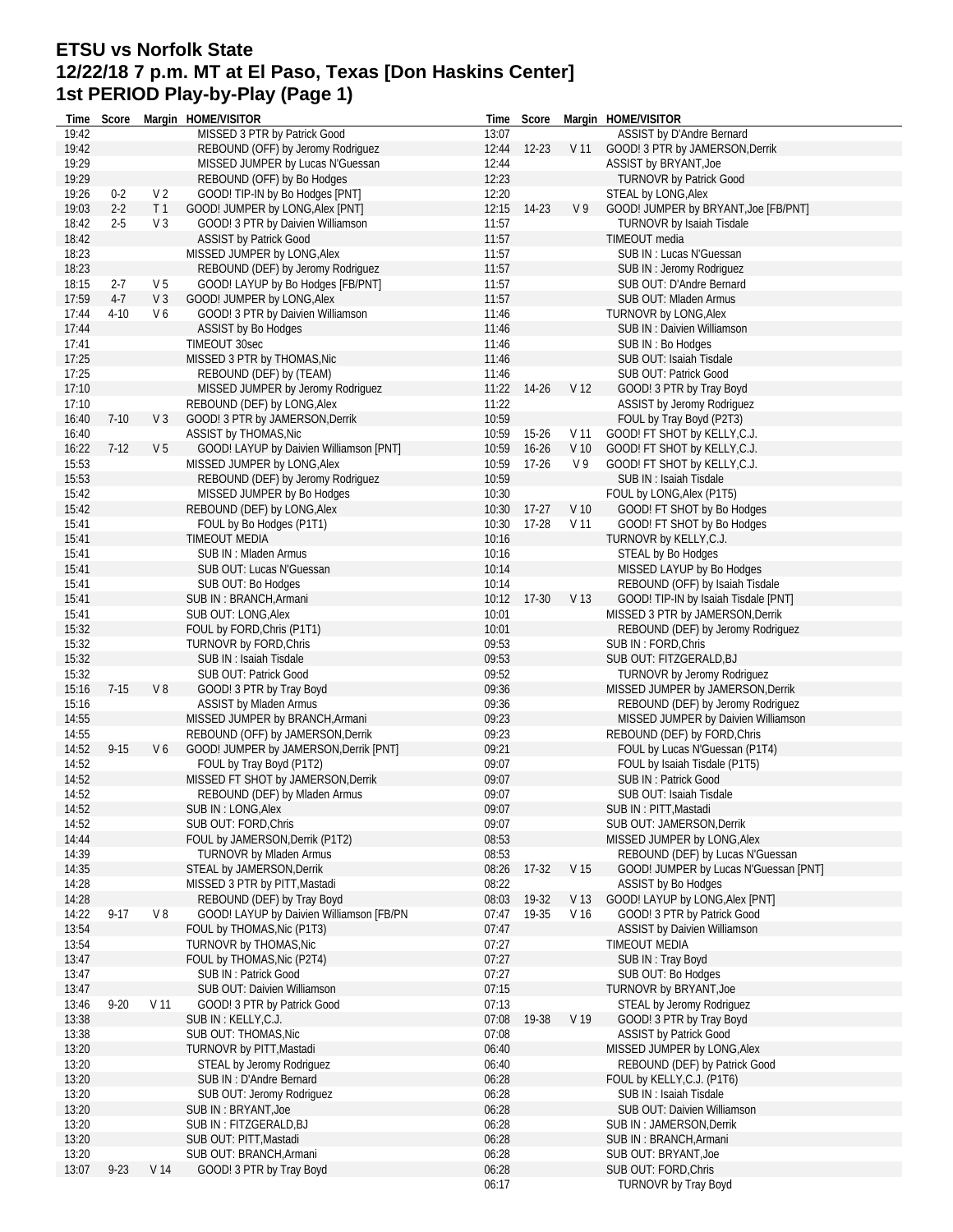# **ETSU vs Norfolk State 12/22/18 7 p.m. MT at El Paso, Texas [Don Haskins Center] 1st PERIOD Play-by-Play (Page 2)**

| Time           | Score |                 | Margin HOME/VISITOR                                | Time           | Score |                 | Margin HOME/VISITOR |                      |                                |                                      |                |       |
|----------------|-------|-----------------|----------------------------------------------------|----------------|-------|-----------------|---------------------|----------------------|--------------------------------|--------------------------------------|----------------|-------|
| 06:17          |       |                 | STEAL by LONG, Alex                                | 01:18          |       |                 |                     |                      | SUB IN: Lucas N'Guessan        |                                      |                |       |
| 06:09          | 22-38 | V <sub>16</sub> | GOOD! 3 PTR by BRANCH, Armani                      | 01:18          |       |                 |                     |                      | SUB IN: Jeromy Rodriguez       |                                      |                |       |
| 06:09          |       |                 | ASSIST by PITT, Mastadi                            | 01:18          |       |                 |                     |                      | SUB OUT: Mladen Armus          |                                      |                |       |
| 05:56          |       |                 | TURNOVR by Lucas N'Guessan                         | 01:18          |       |                 |                     |                      | SUB OUT: James Harrison        |                                      |                |       |
| 05:56          |       |                 | SUB IN: Mladen Armus                               | 01:18          |       |                 |                     | SUB IN: LONG, Alex   |                                |                                      |                |       |
| 05:56<br>05:56 |       |                 | SUB IN: James Harrison<br>SUB OUT: Lucas N'Guessan | 01:18<br>00:59 | 28-43 | V <sub>15</sub> |                     | SUB OUT: FORD, Chris |                                |                                      |                |       |
| 05:56          |       |                 | SUB OUT: Jeromy Rodriguez                          | 00:59          |       |                 |                     | ASSIST by LONG, Alex | GOOD! 3 PTR by FITZGERALD, BJ  |                                      |                |       |
| 05:46          |       |                 | FOUL by Isaiah Tisdale (P2T6)                      | 00:35          | 28-45 | V 17            |                     |                      |                                | GOOD! LAYUP by Lucas N'Guessan [PNT] |                |       |
| 05:46          |       |                 | SUB IN : Daivien Williamson                        | 00:06          |       |                 |                     |                      | FOUL by Lucas N'Guessan (P2T7) |                                      |                |       |
| 05:46          |       |                 | SUB IN: Bo Hodges                                  | 00:06          | 29-45 | V 16            |                     |                      |                                | GOOD! FT SHOT by WHITLEY, Steven     |                |       |
| 05:46          |       |                 | SUB OUT: Isaiah Tisdale                            | 00:06          | 30-45 | V 15            |                     |                      |                                | GOOD! FT SHOT by WHITLEY, Steven     |                |       |
| 05:46          |       |                 | SUB OUT: Tray Boyd                                 | 00:06          |       |                 |                     |                      | <b>TURNOVR by Bo Hodges</b>    |                                      |                |       |
| 05:44          |       |                 | MISSED JUMPER by PITT, Mastadi                     | 00:00          |       |                 |                     |                      | MISSED 3 PTR by PITT, Mastadi  |                                      |                |       |
| 05:44          |       |                 | REBOUND (DEF) by Mladen Armus                      | 00:00          |       |                 |                     |                      | REBOUND (DEF) by (TEAM)        |                                      |                |       |
| 05:42          |       |                 | <b>TURNOVR by Mladen Armus</b>                     |                |       |                 |                     |                      |                                |                                      |                |       |
| 05:42          |       |                 | FOUL by BRANCH, Armani (P1T7)                      |                |       |                 |                     | In                   | Off                            | 2nd                                  | Fast           |       |
| 05:42          |       |                 | TURNOVR by BRANCH, Armani                          |                |       |                 | 1st period-only     | Paint                | T/O                            | Chance                               | Break          | Bench |
| 05:16          |       |                 | MISSED 3 PTR by Daivien Williamson                 |                |       |                 | <b>ETSU</b>         | 16                   | 17                             | 4                                    | 6              | 16    |
| 05:16          |       |                 | REBOUND (OFF) by James Harrison                    |                |       |                 | Norfolk State       | 8                    | 8                              | $\overline{2}$                       | $\overline{2}$ | 13    |
| 05:09          |       |                 | <b>TURNOVR by James Harrison</b>                   |                |       |                 |                     |                      |                                |                                      |                |       |
| 05:05          |       |                 | STEAL by JAMERSON, Derrik                          |                |       |                 |                     |                      |                                |                                      |                |       |
| 04:57          | 25-38 | V 13            | GOOD! 3 PTR by JAMERSON, Derrik                    |                |       |                 |                     |                      |                                |                                      |                |       |
| 04:57          |       |                 | ASSIST by KELLY, C.J.                              |                |       |                 |                     |                      |                                |                                      |                |       |
| 04:39          |       |                 | FOUL by JAMERSON, Derrik (P2T8)                    |                |       |                 |                     |                      |                                |                                      |                |       |
| 04:39          | 25-39 | V 14            | GOOD! FT SHOT by Mladen Armus                      |                |       |                 |                     |                      |                                |                                      |                |       |
| 04:39          | 25-40 | V 15            | GOOD! FT SHOT by Mladen Armus                      |                |       |                 |                     |                      |                                |                                      |                |       |
| 04:39          |       |                 | SUB IN : FITZGERALD,BJ                             |                |       |                 |                     |                      |                                |                                      |                |       |
| 04:39          |       |                 | SUB IN: FORD, Chris                                |                |       |                 |                     |                      |                                |                                      |                |       |
| 04:39          |       |                 | SUB OUT: LONG, Alex                                |                |       |                 |                     |                      |                                |                                      |                |       |
| 04:39          |       |                 | SUB OUT: JAMERSON, Derrik                          |                |       |                 |                     |                      |                                |                                      |                |       |
| 04:17          |       |                 | FOUL by PITT, Mastadi (P1T9)                       |                |       |                 |                     |                      |                                |                                      |                |       |
| 04:17          |       |                 | TURNOVR by PITT, Mastadi                           |                |       |                 |                     |                      |                                |                                      |                |       |
| 04:01          |       |                 | MISSED 3 PTR by Patrick Good                       |                |       |                 |                     |                      |                                |                                      |                |       |
| 04:01          |       |                 | REBOUND (DEF) by FITZGERALD, BJ                    |                |       |                 |                     |                      |                                |                                      |                |       |
| 03:42          |       |                 | MISSED 3 PTR by KELLY, C.J.                        |                |       |                 |                     |                      |                                |                                      |                |       |
| 03:42          |       |                 | REBOUND (DEF) by Bo Hodges                         |                |       |                 |                     |                      |                                |                                      |                |       |
| 03:24          |       |                 | MISSED LAYUP by Daivien Williamson                 |                |       |                 |                     |                      |                                |                                      |                |       |
| 03:24          |       |                 | <b>BLOCK by BRANCH, Armani</b>                     |                |       |                 |                     |                      |                                |                                      |                |       |
| 03:21          |       |                 | REBOUND (DEF) by BRANCH, Armani                    |                |       |                 |                     |                      |                                |                                      |                |       |
| 03:18          |       |                 | MISSED 3 PTR by FITZGERALD, BJ                     |                |       |                 |                     |                      |                                |                                      |                |       |
| 03:18          |       |                 | REBOUND (DEF) by Mladen Armus                      |                |       |                 |                     |                      |                                |                                      |                |       |
| 02:58          |       |                 | MISSED 3 PTR by Daivien Williamson                 |                |       |                 |                     |                      |                                |                                      |                |       |
| 02:58<br>02:54 |       |                 | REBOUND (OFF) by Mladen Armus                      |                |       |                 |                     |                      |                                |                                      |                |       |
| 02:54          |       |                 | FOUL by KELLY, C.J. (P2T10)<br>TIMEOUT MEDIA       |                |       |                 |                     |                      |                                |                                      |                |       |
| 02:54          |       |                 | MISSED FT SHOT by Mladen Armus                     |                |       |                 |                     |                      |                                |                                      |                |       |
| 02:54          |       |                 | REBOUND (OFF) by (DEADBALL)                        |                |       |                 |                     |                      |                                |                                      |                |       |
| 02:54          |       |                 | MISSED FT SHOT by Mladen Armus                     |                |       |                 |                     |                      |                                |                                      |                |       |
| 02:54          |       |                 | REBOUND (DEF) by FITZGERALD, BJ                    |                |       |                 |                     |                      |                                |                                      |                |       |
| 02:54          |       |                 | SUB IN: WHITLEY, Steven                            |                |       |                 |                     |                      |                                |                                      |                |       |
| 02:54          |       |                 | SUB OUT: KELLY,C.J.                                |                |       |                 |                     |                      |                                |                                      |                |       |
| 02:36          |       |                 | MISSED JUMPER by FORD, Chris                       |                |       |                 |                     |                      |                                |                                      |                |       |
| 02:36          |       |                 | REBOUND (DEF) by Daivien Williamson                |                |       |                 |                     |                      |                                |                                      |                |       |
| 02:10          |       |                 | MISSED JUMPER by James Harrison                    |                |       |                 |                     |                      |                                |                                      |                |       |
| 02:10          |       |                 | REBOUND (OFF) by Mladen Armus                      |                |       |                 |                     |                      |                                |                                      |                |       |
| 02:08          |       |                 | <b>TURNOVR by Mladen Armus</b>                     |                |       |                 |                     |                      |                                |                                      |                |       |
| 02:08          |       |                 | <b>STEAL by FORD, Chris</b>                        |                |       |                 |                     |                      |                                |                                      |                |       |
| 01:52          |       |                 | FOUL by FITZGERALD, BJ (P1T11)                     |                |       |                 |                     |                      |                                |                                      |                |       |
| 01:52          |       |                 | TURNOVR by FITZGERALD, BJ                          |                |       |                 |                     |                      |                                |                                      |                |       |
| 01:35          |       |                 | MISSED JUMPER by Mladen Armus                      |                |       |                 |                     |                      |                                |                                      |                |       |
| 01:35          |       |                 | REBOUND (DEF) by WHITLEY, Steven                   |                |       |                 |                     |                      |                                |                                      |                |       |
| 01:26          |       |                 | MISSED LAYUP by WHITLEY, Steven                    |                |       |                 |                     |                      |                                |                                      |                |       |
| 01:26          |       |                 | <b>BLOCK by Bo Hodges</b>                          |                |       |                 |                     |                      |                                |                                      |                |       |
| 01:25          |       |                 | REBOUND (OFF) by FORD, Chris                       |                |       |                 |                     |                      |                                |                                      |                |       |
| 01:22          |       |                 | MISSED JUMPER by FORD, Chris                       |                |       |                 |                     |                      |                                |                                      |                |       |
| 01:22          |       |                 | REBOUND (DEF) by James Harrison                    |                |       |                 |                     |                      |                                |                                      |                |       |
| 01:18          | 25-42 | V 17            | GOOD! JUMPER by Daivien Williamson [FB/P           |                |       |                 |                     |                      |                                |                                      |                |       |
| 01:18          |       |                 | FOUL by FITZGERALD, BJ (P2T12)                     |                |       |                 |                     |                      |                                |                                      |                |       |
| 01:18          | 25-43 | V 18            | GOOD! FT SHOT by Daivien Williamson                |                |       |                 |                     |                      |                                |                                      |                |       |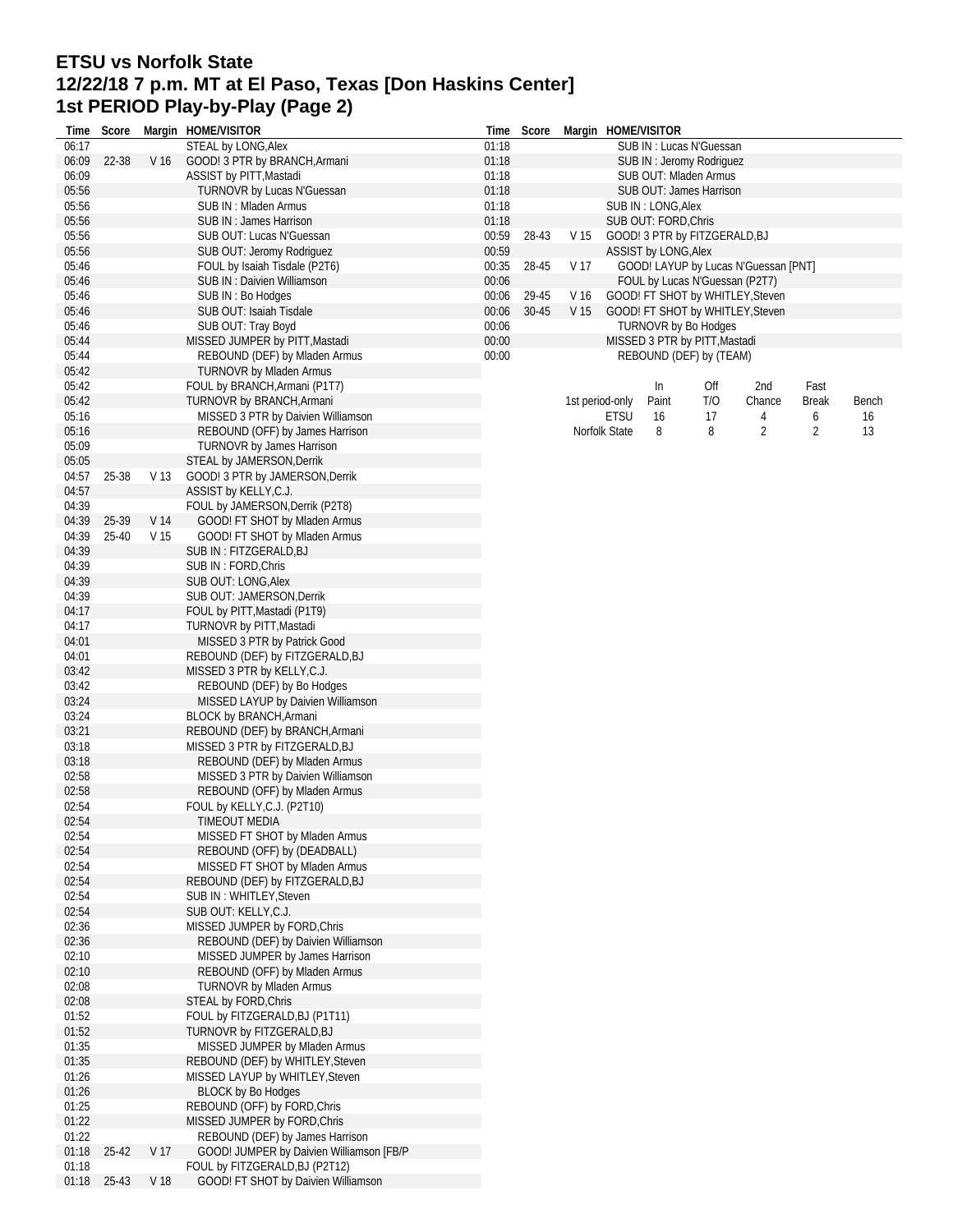## **ETSU vs Norfolk State 12/22/18 7 p.m. MT at El Paso, Texas [Don Haskins Center] 2nd PERIOD Play-by-Play (Page 1)**

|                | Time Score |                 | Margin HOME/VISITOR                                     |                | Time Score |                 | Margin HOME/VISITOR                                    |
|----------------|------------|-----------------|---------------------------------------------------------|----------------|------------|-----------------|--------------------------------------------------------|
| 19:48          |            |                 | MISSED 3 PTR by Patrick Good                            | 14:15          |            |                 | REBOUND (DEF) by D'Andre Bernard                       |
| 19:48          |            |                 | REBOUND (DEF) by LONG, Alex                             | 14:04          |            |                 | MISSED LAYUP by Bo Hodges                              |
| 19:39          |            |                 | MISSED 3 PTR by THOMAS, Nic                             | 14:04          |            |                 | REBOUND (DEF) by LONG, Alex                            |
| 19:39          |            |                 | REBOUND (OFF) by FORD, Chris                            | 14:03          |            |                 | SUB IN: Patrick Good                                   |
| 19:20          |            |                 | TURNOVR by PITT, Mastadi                                | 14:03          |            |                 | SUB IN: Daivien Williamson                             |
| 19:19          |            |                 | STEAL by Jeromy Rodriguez                               | 14:03          |            |                 | SUB OUT: Bo Hodges                                     |
| 19:16<br>19:16 | 30-47      | V 17            | GOOD! LAYUP by Jeromy Rodriguez [FB/PNT]                | 14:03<br>14:03 |            |                 | SUB OUT: Tray Boyd<br>SUB IN: JAMERSON, Derrik         |
| 18:55          | 33-47      | V 14            | ASSIST by Bo Hodges<br>GOOD! 3 PTR by JAMERSON, Derrik  | 14:03          |            |                 | SUB IN : FORD, Chris                                   |
| 18:55          |            |                 | ASSIST by THOMAS, Nic                                   | 14:03          |            |                 | SUB OUT: LONG, Alex                                    |
| 18:28          |            |                 | FOUL by FORD, Chris (P2T1)                              | 14:03          |            |                 | SUB OUT: THOMAS, Nic                                   |
| 18:28          | 33-48      | V <sub>15</sub> | GOOD! FT SHOT by Jeromy Rodriguez                       | 13:46          |            |                 | MISSED 3 PTR by JAMERSON, Derrik                       |
| 18:28          | 33-49      | V <sub>16</sub> | GOOD! FT SHOT by Jeromy Rodriguez                       | 13:46          |            |                 | REBOUND (OFF) by FORD, Chris                           |
| 18:18          |            |                 | FOUL by Jeromy Rodriguez (P1T1)                         | 13:34          | 40-58      | V <sub>18</sub> | GOOD! JUMPER by WHITLEY, Steven [PNT]                  |
| 18:18          | 34-49      | V 15            | GOOD! FT SHOT by THOMAS, Nic                            | 13:34          |            |                 | TIMEOUT TEAM                                           |
| 18:18          |            |                 | MISSED FT SHOT by THOMAS, Nic                           | 13:34          |            |                 | SUB IN: Jeromy Rodriguez                               |
| 18:18          |            |                 | REBOUND (DEF) by Bo Hodges                              | 13:34          |            |                 | SUB OUT: D'Andre Bernard                               |
| 17:53          | 34-51      | V 17            | GOOD! JUMPER by Bo Hodges [PNT]                         | 13:08          |            |                 | MISSED LAYUP by Daivien Williamson                     |
| 17:43          | 36-51      | V 15            | GOOD! JUMPER by THOMAS, Nic                             | 13:08          |            |                 | <b>BLOCK by FORD, Chris</b>                            |
| 17:23          | 36-54      | V 18            | GOOD! 3 PTR by Bo Hodges                                | 13:06          |            |                 | REBOUND (OFF) by Daivien Williamson                    |
| 17:23          |            |                 | ASSIST by Daivien Williamson                            | 12:47          |            |                 | FOUL by Isaiah Tisdale (P3T4)                          |
| 17:07          |            |                 | FOUL by LONG, Alex (P2T2)                               | 12:45          |            |                 | TURNOVR by WHITLEY, Steven                             |
| 17:07          |            |                 | TURNOVR by LONG, Alex                                   | 12:44          |            |                 | STEAL by Jeromy Rodriguez                              |
| 17:07          |            |                 | SUB IN: Tray Boyd                                       | 12:42          | 40-60      | V <sub>20</sub> | GOOD! LAYUP by Patrick Good [FB/PNT]                   |
| 17:07          |            |                 | SUB IN: Isaiah Tisdale                                  | 12:42          |            |                 | ASSIST by Jeromy Rodriguez                             |
| 17:07          |            |                 | SUB OUT: Patrick Good                                   | 12:15          | $42 - 60$  | V 18            | GOOD! JUMPER by KELLY, C.J. [PNT]                      |
| 17:07          |            |                 | SUB OUT: Daivien Williamson                             | 11:58          |            |                 | TURNOVR by Jeromy Rodriguez                            |
| 16:46          | 36-56      | V <sub>20</sub> | GOOD! JUMPER by Tray Boyd [PNT]                         | 11:58          |            |                 | TIMEOUT media                                          |
| 16:39          |            |                 | FOUL by Jeromy Rodriguez (P2T2)                         | 11:50          |            |                 | FOUL by KELLY, C.J. (P3T4)                             |
| 16:39          |            |                 | MISSED FT SHOT by LONG, Alex                            | 11:50          |            |                 | TURNOVR by KELLY, C.J.                                 |
| 16:39<br>16:39 | 37-56      | V 19            | REBOUND (OFF) by (DEADBALL)                             | 11:50<br>11:50 |            |                 | SUB IN: THOMAS, Nic                                    |
| 16:39          |            |                 | GOOD! FT SHOT by LONG, Alex<br>SUB IN : WHITLEY, Steven | 11:38          |            |                 | SUB OUT: KELLY, C.J.<br>MISSED 3 PTR by Isaiah Tisdale |
| 16:39          |            |                 | SUB OUT: PITT, Mastadi                                  | 11:38          |            |                 | REBOUND (DEF) by BRANCH, Armani                        |
| 16:26          |            |                 | MISSED JUMPER by Jeromy Rodriguez                       | 11:31          |            |                 | FOUL by Patrick Good (P1T5)                            |
| 16:26          |            |                 | <b>BLOCK by FORD, Chris</b>                             | 11:30          |            |                 | TURNOVR by FORD, Chris                                 |
| 16:25          |            |                 | REBOUND (OFF) by Bo Hodges                              | 11:30          |            |                 | SUB IN: LONG, Alex                                     |
| 16:17          |            |                 | MISSED 3 PTR by Tray Boyd                               | 11:30          |            |                 | SUB OUT: FORD, Chris                                   |
| 16:17          |            |                 | REBOUND (OFF) by Lucas N'Guessan                        | 11:06          |            |                 | MISSED 3 PTR by Patrick Good                           |
| 16:13          |            |                 | TURNOVR by Lucas N'Guessan                              | 11:06          |            |                 | REBOUND (DEF) by WHITLEY, Steven                       |
| 16:11          |            |                 | STEAL by WHITLEY, Steven                                | 10:58          |            |                 | MISSED 3 PTR by THOMAS, Nic                            |
| 16:07          |            |                 | FOUL by Tray Boyd (P3T3)                                | 10:58          |            |                 | REBOUND (DEF) by Mladen Armus                          |
| 16:07          |            |                 | MISSED FT SHOT by THOMAS, Nic                           | 10:45          |            |                 | TURNOVR by Daivien Williamson                          |
| 16:07          |            |                 | REBOUND (OFF) by (DEADBALL)                             | 10:44          |            |                 | STEAL by LONG, Alex                                    |
| 16:07          | 38-56      | V 18            | GOOD! FT SHOT by THOMAS, Nic                            | 10:40          |            |                 | TURNOVR by THOMAS, Nic                                 |
| 16:07          |            |                 | SUB IN: Mladen Armus                                    | 10:39          |            |                 | STEAL by Isaiah Tisdale                                |
| 16:07          |            |                 | SUB OUT: Lucas N'Guessan                                | 10:19          |            |                 | MISSED 3 PTR by Daivien Williamson                     |
| 16:07          |            |                 | SUB IN: BRANCH, Armani                                  | 10:19          |            |                 | REBOUND (OFF) by Mladen Armus                          |
| 16:07          |            |                 | SUB OUT: FORD, Chris                                    | 09:49          |            |                 | MISSED LAYUP by Jeromy Rodriguez                       |
| 15:56<br>15:56 |            |                 | FOUL by WHITLEY, Steven (P1T3)<br>TIMEOUT MEDIA         | 09:49<br>09:49 |            |                 | <b>BLOCK by LONG, Alex</b><br>REBOUND (OFF) by (TEAM)  |
|                |            |                 |                                                         | 09:49          |            |                 |                                                        |
| 15:56<br>15:56 |            |                 | SUB IN: D'Andre Bernard<br>SUB OUT: Jeromy Rodriguez    | 09:49          |            |                 | SUB IN : Bo Hodges<br>SUB IN: Tray Boyd                |
| 15:56          |            |                 | SUB IN : KELLY, C.J.                                    | 09:49          |            |                 | <b>SUB OUT: Patrick Good</b>                           |
| 15:56          |            |                 | SUB OUT: JAMERSON, Derrik                               | 09:49          |            |                 | SUB OUT: Isaiah Tisdale                                |
| 15:54          |            |                 | <b>TURNOVR by Isaiah Tisdale</b>                        | 09:47          | 42-63      | V <sub>21</sub> | GOOD! 3 PTR by Tray Boyd                               |
| 15:50          |            |                 | MISSED LAYUP by THOMAS, Nic                             | 09:47          |            |                 | <b>ASSIST by Bo Hodges</b>                             |
| 15:50          |            |                 | REBOUND (DEF) by Mladen Armus                           | 09:38          |            |                 | FOUL by Jeromy Rodriguez (P3T6)                        |
| 15:41          | 38-58      | V <sub>20</sub> | GOOD! JUMPER by Tray Boyd [FB/PNT]                      | 09:38          |            |                 | MISSED FT SHOT by WHITLEY, Steven                      |
| 15:11          |            |                 | TURNOVR by KELLY, C.J.                                  | 09:38          |            |                 | REBOUND (OFF) by (DEADBALL)                            |
| 15:11          |            |                 | <b>STEAL by Mladen Armus</b>                            | 09:38          |            |                 | MISSED FT SHOT by WHITLEY, Steven                      |
| 14:48          |            |                 | TURNOVR by D'Andre Bernard                              | 09:38          |            |                 | REBOUND (DEF) by Jeromy Rodriguez                      |
| 14:47          |            |                 | STEAL by WHITLEY, Steven                                | 09:38          |            |                 | SUB IN : FITZGERALD, BJ                                |
| 14:44          |            |                 | MISSED LAYUP by THOMAS, Nic                             | 09:38          |            |                 | SUB IN: PITT, Mastadi                                  |
| 14:44          |            |                 | REBOUND (OFF) by BRANCH, Armani                         | 09:38          |            |                 | SUB OUT: THOMAS, Nic                                   |
| 14:38          |            |                 | MISSED LAYUP by BRANCH, Armani                          | 09:38          |            |                 | SUB OUT: LONG, Alex                                    |
| 14:38          |            |                 | REBOUND (DEF) by Tray Boyd                              | 09:19          |            |                 | FOUL by FITZGERALD, BJ (P3T5)                          |
| 14:34          |            |                 | <b>TURNOVR by Mladen Armus</b>                          | 09:19          | 42-64      | V <sub>22</sub> | GOOD! FT SHOT by Daivien Williamson                    |
| 14:15          |            |                 | MISSED JUMPER by LONG, Alex                             | 09:19          | 42-65      | V <sub>23</sub> | GOOD! FT SHOT by Daivien Williamson                    |